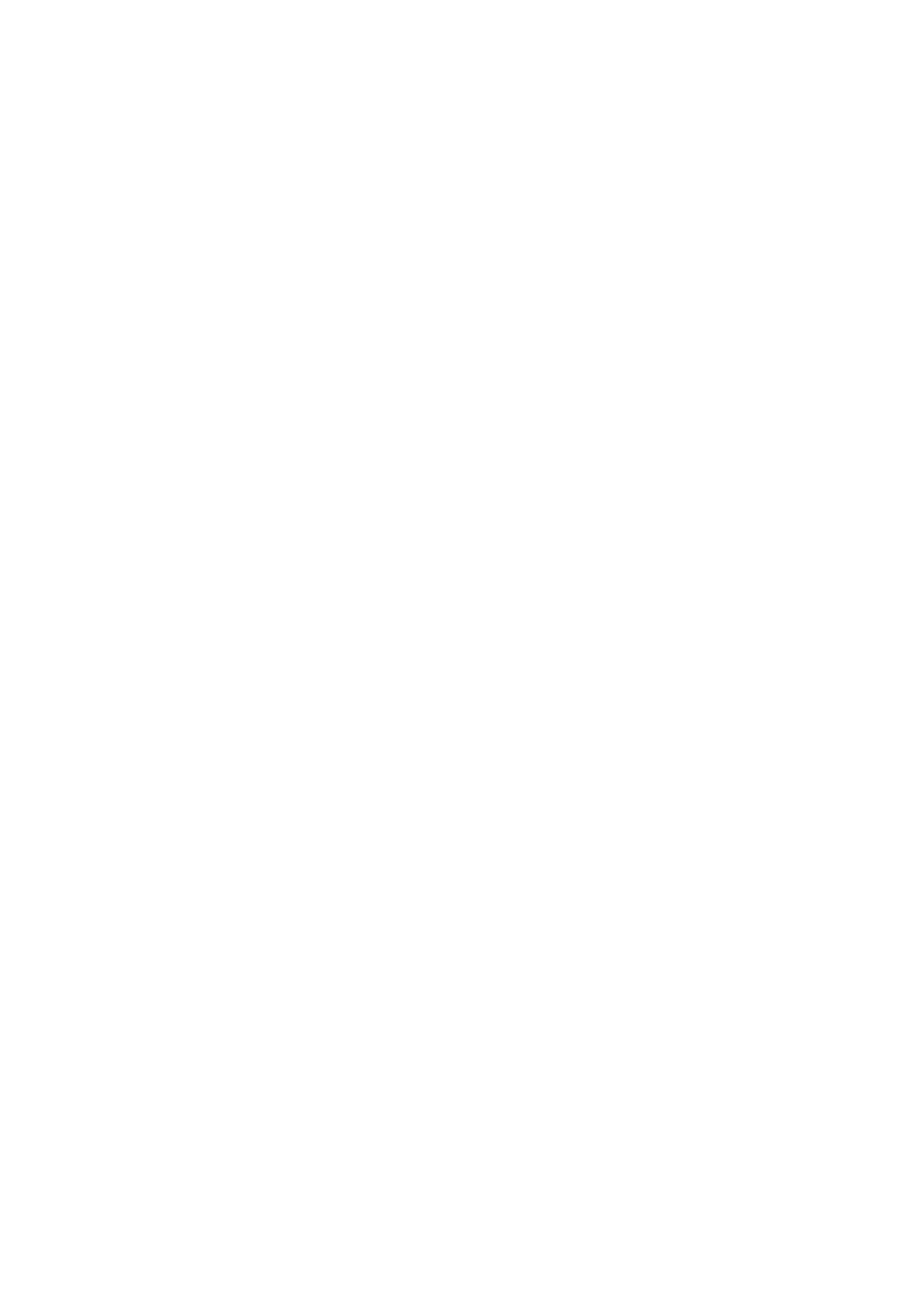## **ASIAN VALUES, POST-COMMUNIST LEGACIES AND GENERIC INFLUENCES**

#### **ON POLITICAL TRUST**

#### **A Substantive and Methodological Analysis**

 Social science offers both generalizing and particularizing theories to explain political phenomena. Global studies of democratization generalize conclusions by analyzing a handful of aggregate variables from all member states of the United Nations. By contrast, experts in area studies particularize, explaining political developments by reference to such distinctive phenomena as the personality of a leader, the national political culture or Asian values.

 Generic political theories employ concepts that can by applied to characterize all cases within a universe. The classificatory schema may be continuous, for example, the percentage voting for the governing party; ordinal, such as the extent to which individuals prefer democracy or dictatorship; or nominal, for example, the ethnic identification of citizens. By contrast, particularistic theories stress concepts that cannot be applied to all political systems because they concern characteristics of a single or limited number of political systems. Any attempt to generalize a particularistic concept, such as Western civilization (Huntington, 1996) results in a 0/1 variable in which other civilizations in Asia, Moslem, African, Orthodox and other countries are all indiscriminately lumped together in a residual category of "non-Western" countries.

 Since political trust concerns institutions of government in a particular country, it is logical to hypothesize that trust will be influenced by particular national circumstances. Yet it can also be hypothesized that generic influences tend to override the effect of particular national influences.

H 1a. Generic variables are the most important influence on political trust.

(In this paper generic variables include social structure, economic circumstances and political attitudes that can vary between individuals within or across continents, and contextual attributes that vary across countries or continents, such as GDP per capita.

H 1b. Particularistic variables are the most important influences on political trust. (These variables includes attributes of a single country, for example, Russian or Chinese culture, or attitudes only meaningful within a restricted context, such as Asian values or opinion about returning to Communist rule.

 Comparative data is necessary to test these hypotheses. Generalizing theories ought to be tested with evidence from countries that differ substantially in particulars of history and values in order to see how much or how little difference is made by cultural context. Stated negatively, one cannot assume that conclusions arrived at from the study of a single national context are generalizable. In a complementary way, one can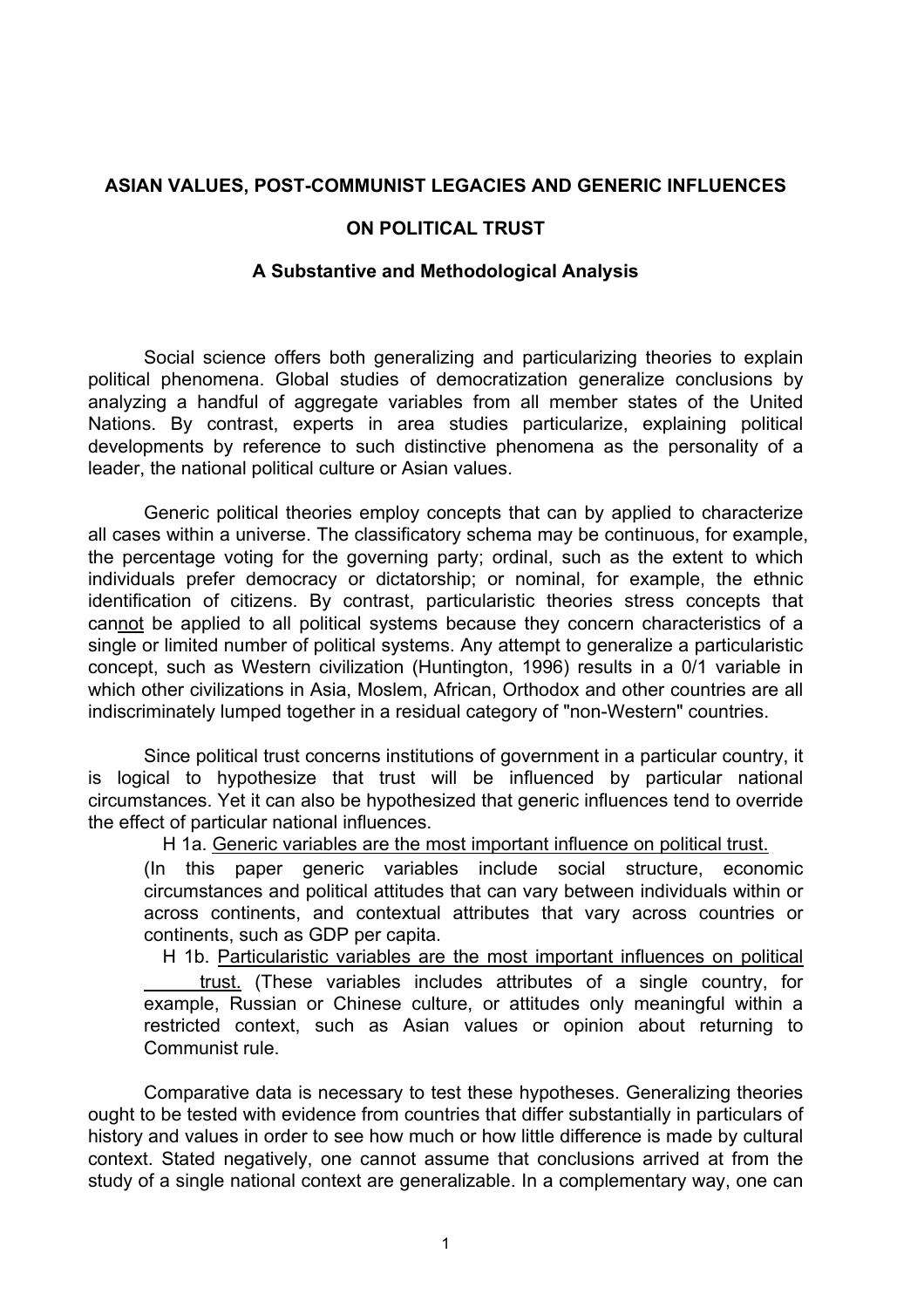only demonstrate the particular distinctiveness of a country by showing how it differs from any other country. For example, to show that America is exceptional one should present evidence of the general norm from which the United States deviates.

 Since political trust concerns attitudes of individuals, survey data from a multiplicity of countries should be used to test hypotheses. Moreover, it is important to have questionnaires that provide data about both generic and particularistic influences. The Global Barometer Survey (GBS) Network offers just this type of data. Its questionnaires are a hybrid combining both generic and particularistic measures, because the GBS brings together research networks that have developed multi-country questionnaires in different continental contexts.

(www.globalbarometer.org). The New Europe Barometer, since 1991 in 16 post-Communist countries of Central and Eastern Europe and the former Soviet Union); the Latinobarometro, since 1995 in 17 countries of South and Central America; the Afrobarometer, since 1999 in 15 countries of Africa south of the Sahara; and the East Asia Barometer, since 2001 in 8 countries.

 Since each Barometer started at a different point in time, and the Afro and Asian Barometers sought cross-continental inputs in the initial construction of their questionnaires, there is a substantial range of generic questions common across dozens of countries. Yet, because each questionnaire is designed to take account of research priorities particular to a continent, each includes sections that are generic within a continent but not necessarily generalizable across continents. For example, because of the importance of the economic transformation in post-Communist Europe the New Europe Barometer devotes far more attention to macro and micro-economic measures than does the World Values Survey. Because of the debate about particular Asian values, the East Asian Barometer has more questions of generic concern across a continent than do electoral studies that must give priority to understanding a particular election outcome in a particular country.

 The substantive object of this paper is to test the influence on political trust of generic social economic influences, political attitudes and particularistic values. We draw on the New Europe Barometer because it offers data on the particularistic post-Communist legacy as well as a repertoire of generic indicators, and the East Asian Barometer has many questions that may serve as indicators of particularistic Asian values. Methodologically, limiting the comparison to two continents makes it possible to give careful attention to the inevitable problems of cross-continental comparability that arise, and to some unexpected issues of within-continent comparability too. The data analyzed here comes from representative sample surveys in 11 post-Communist countries--Bulgaria, the Czech Republic, Estonia, Hungary, Latvia, Lithuania, Poland, Romania, Slovakia, Slovenia and the Russian Federation--and 8 East Asian countries--mainland China, Hong Kong, Japan, Korea, Mongolia, the Philippines, Taiwan and Thailand. The NEB surveys were between June and November, 2001 with 13,010 respondents (www.cspp.strath.ac.uk; Rose, 2002). The East Asian surveys were collected in 2001/2002 from 12,217 respondents. (www.eastasiabarometer.org).

 In keeping with the generalizing logic of social science we create a single multi-continental data base containing responses from 25,227 individuals (see Przeworski and Teune, 1971). Doing so avoids the ecological fallacy that arises when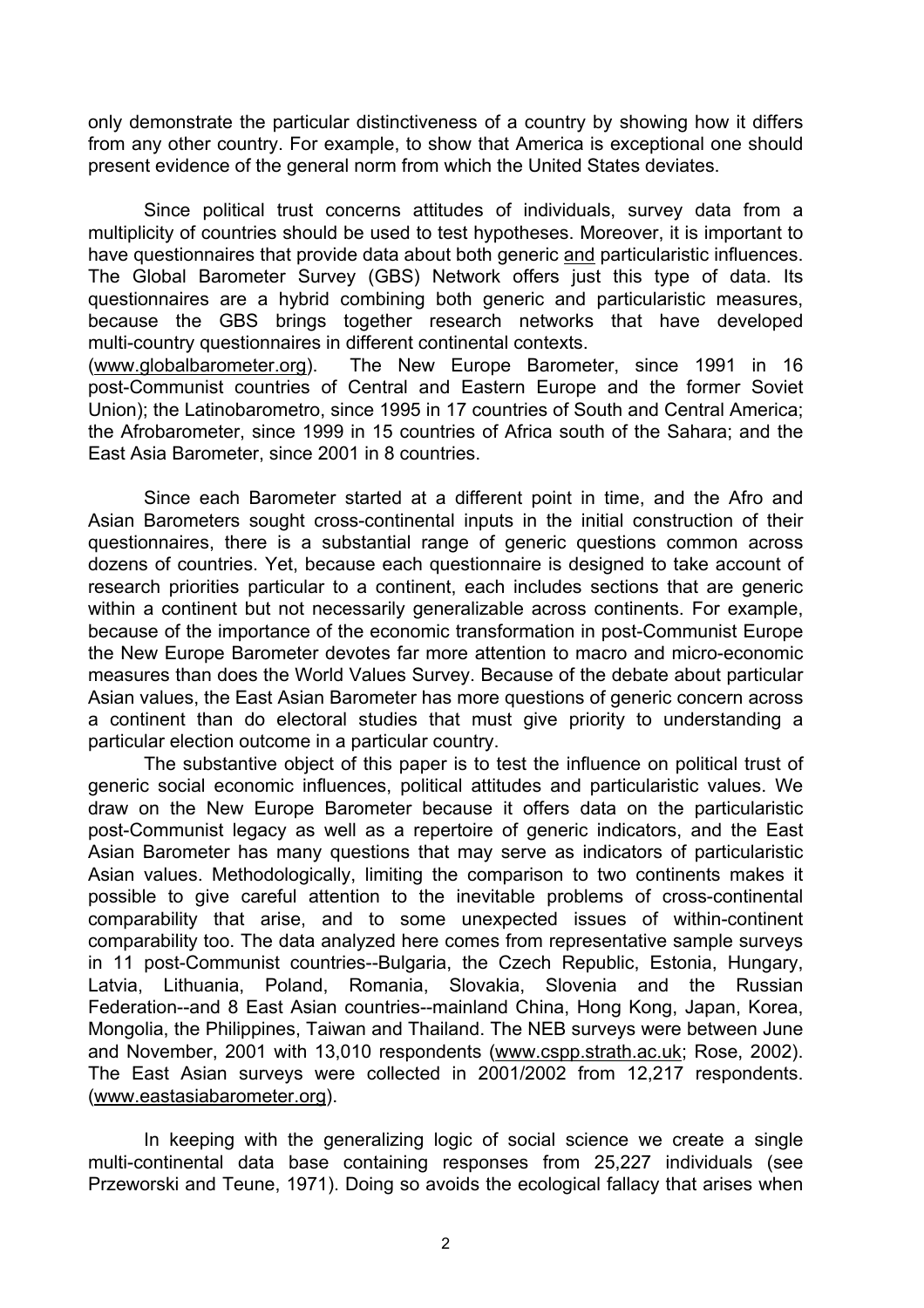the presentation and analysis of comparative survey data proceeds by concentrating attention on cross-national variations in national responses rather than on variations in response according to generic attributes such as men and women, young and old, or more and less educated. (To control for differences in sample size between countries, we do weight each country's total number of respondents to equal 1,000). Each individual is characterized by four types of attributes: generic individual characteristics and attitudes; generic attributes of their context, such as the trustworthiness or corruption of their regime; particularistic characteristics of individuals, such as their views on questions about Asian values; and particularistic contextual characteristics, such as being a citizen of the Russian Federation. The introduction of contextual as well as individual characteristics avoids what Scheuch (1966) has labelled as the 'individualist fallacy', that is assuming that educated people ought to be more trusting of political institutions, whether or not the institutions are corrupt.

 Our first step is to derive a common measure of trust in political institutions across two continents. In addition to the inescapable fact that the language of a question cannot be identical across 19 countries, problems also arise between and even within continents in the coding of responses, recording don't knows, and whether sensitive political questions are asked. Rather than hide these problems under the tatami mat or confine analysis to the very few indicators that are unambiguously identical, such as age and gender, we seek to demonstrate how statistical analysis, here factor analysis, can be used to create a common measure of trust from questions which do not address this concept with identical indicators. We then turn to multiple regression analysis to test in sequence the influence on trust of generic indicators of social structure, economic circumstances and political attitudes. At each step we present regression results separately for East Asia, Post-Communist Europe and the merged 19-country file in order to see whether the same influences operate differently in different continental contexts. The generic variables explain a substantial amount of variation without reference to any particular national or continental influences.

 Since generic and particularistic influences need not be mutually exclusive, the final step is to analyze the influence on political trust of particularistic indicators of Asian values, the Communist legacy and being under the Russian or the Chinese government. When this is done, particularistic characteristics of Asians and of post-Communist citizens do not show the strength of generic influences and, when the two sets of influences are combined, generic political and economic influences dominate and particularistic measures are of little importance.

#### **I MEASURING POLITICAL TRUST**

 Political trust is a major contemporary concern to political scientists. Its presence or absence is deemed to be an important influence on political stability and the effectiveness of government (Pharr and Putnam, 2000). Robert Putnam's (2000) theory of social capital sees trust as central in Making Democracy Work. National survey evidence of decline in popular trust in government is often interpreted as a warning signal of trouble in the political system. Since new democracies are potentially more vulnerable than long-established regimes, a decline in trust or a rise in distrust is even more worrisome, Given this, survey-oriented political scientists have devoted considerable resources to analyzing the determinants of political trust, and of social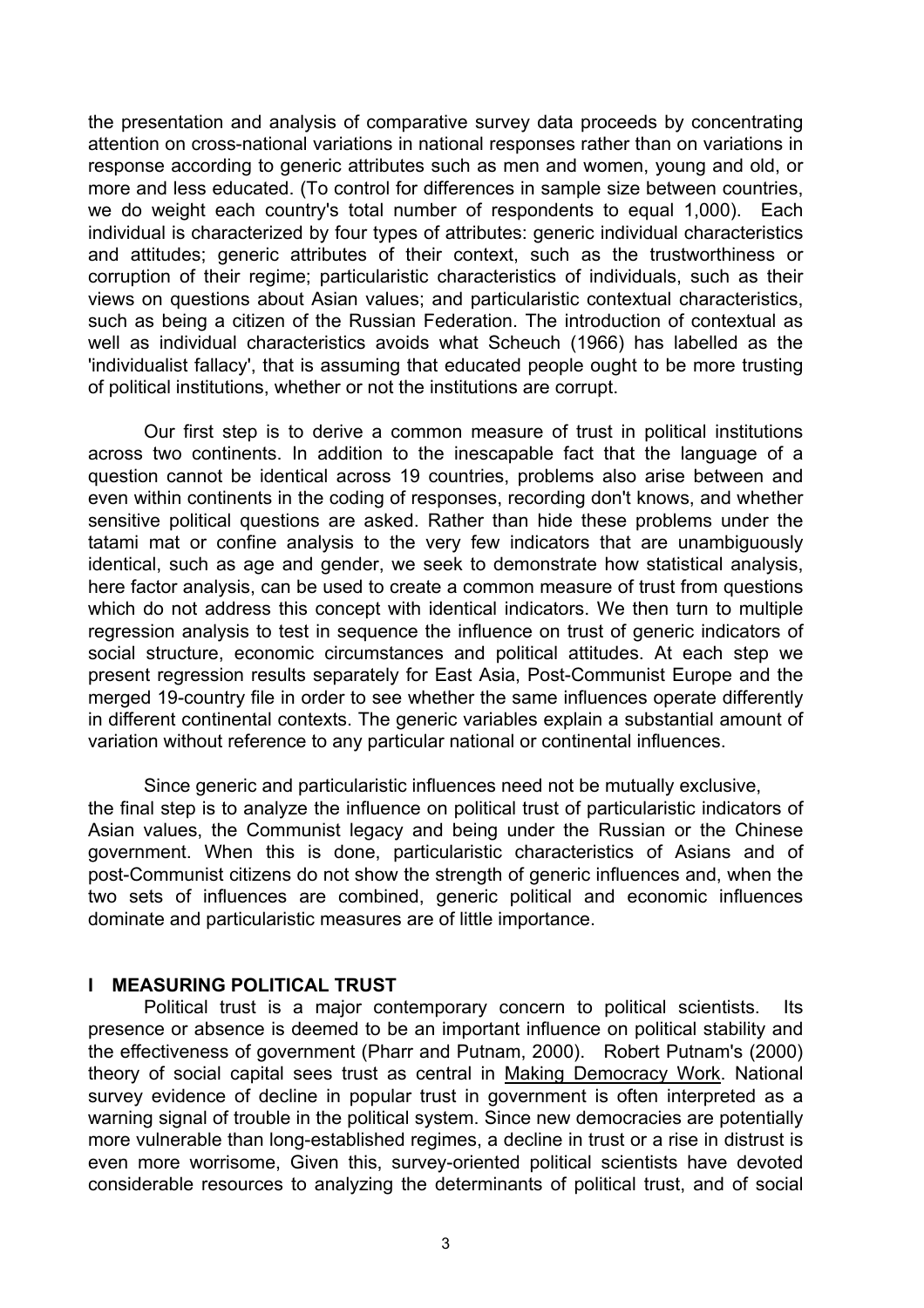trust more generally. However, Fukuyama (1995) has argued that trust is a function of particular national contexts and emphasized differences in the radius of trust between Asian countries and European countries. Moreover, there is a growing theoretical and empirical literature that challenges the importance of trust for political stability (see e.g. Newton, 1999; Rose and Weller, 2003; Uslaner, 2002).

 Trust in political institutions is relevant for maintaining a regime, whether or not it is democratic (Easton, 1965). A battery of questions about trust in institutions is found in Global Barometer surveys on every continent (see www.globalbarometer.org). The East Asian and New Europe Barometer surveys both ask questions about trust in seven politically salient institutions: two are representative institutions (parties and Parliament); three are authoritative (the military, police and the courts); and two relate to media of political communication (newspapers and television). The results show (Table I.1a, 1b):

 Major differences in the level of trust between institutions. In East Asia, the mean for trust in the Army is 66 percent as against 35 percent trusting parties. In post-Communist Europe, the range of means is from 47 percent for the Army to 13 percent for parties.

 Major differences in the level of trust between countries. In East Asia the seven-country range is between a mean of 58 percent trusting in Thailand and 36 percent in Japan and Taiwan. In New Europe, it is between 37 percent in Romania and 20 percent in Russia.

 Mainland China reports an abnormally high level of trust. The data show 95 percent say they have quite a lot or a great deal of trust in the Army, and 94 percent have a great deal of trust in the party, and Chinese respondents rank highest on all institutions. The mean for trust in China is 85 percent, 27 percentage points higher than for the second most trusting country, Thailand.

(Table I.1a, b about here)

 While seven institutions are common to both continents, the coding of replies is not identical. The New Europe Barometer scale has seven points, ranging from no trust at all to complete trust; it thus offers a mid-point for people who are sceptical or have no clear opinion about whether an institution is trustworthy. As we have argued elsewhere (Mishler and Rose, 1997), scepticism is both theoretically and practically important, for sceptical or neutral people are open to judge government by what it does rather than blindly trusting or distrusting political institutions. Scepticism is particularly important in newly democratizing countries, where the legacy of the past may encourage distrust while the promise of the future is for a trustworthy government. Across the continent, an average of 21 percent chose the sceptical, neutral option, 4, and an additional 3 percent on average did not make any choice and were classified as don't knows.

 The East Asia Barometer offers no mid-point for sceptics; the standard format is an assessment of trust on a 4-point scale ranging from a great deal of trust to none at all. However, only three countries--Korea, Mongolia and the Philippines--kept to this standard. Don't know was offered as an explicit category in four countries: Hong Kong,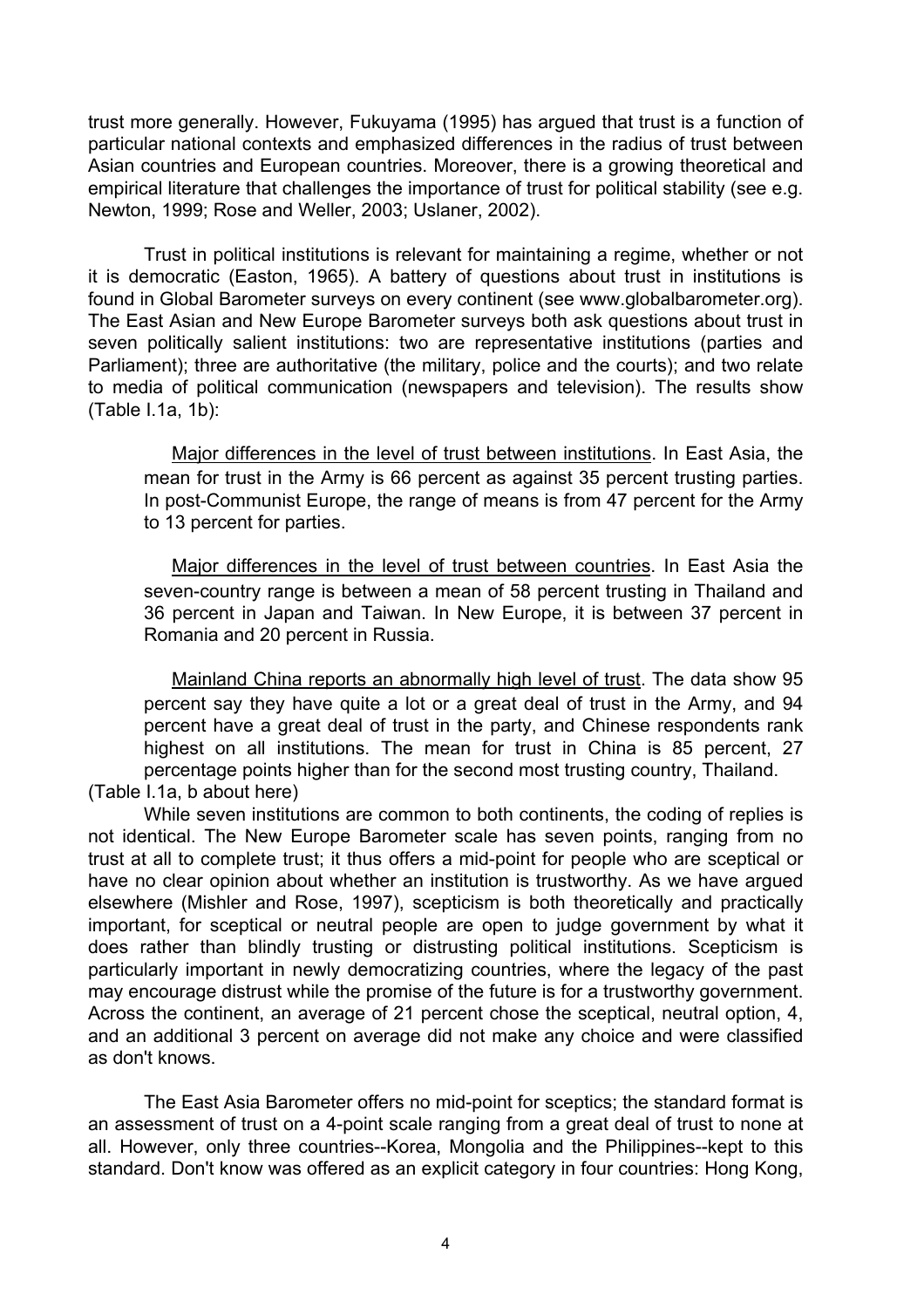18 percent; Taiwan, 14 percent; mainland China, 6 percent; and Japan, 8 percent. In Thailand 10 percent no answer was given, leading respondents to have missing data entered as their reply. In addition, in mainland China 'Not sure' was recorded as the response of 1.3 percent. For these five countries, an average of 12 percent were recorded as giving non-standard answers, $<sup>1</sup>$  as against the three countries where more</sup> than 99 percent gave standard answers.

 Overall, East Asian countries tend to show a higher level of trust than do post-Communist countries. However, the abnormal results from mainland China, where an average of five-sixths report they trust institutions, much inflates the difference between continents. When mainland China is removed from the calculation of the East Asian average, then a plurality of East Asians distrust government (47 percent), as against 45 percent trusting, and the median 8 percent of respondents offer no opinion. The difference in distrust between the continents is thereby reduced to 6 percentage points. This marginal difference is consistent with a difference between the totalitarian legacy that encouraged distrust in all post-Communist countries, as against a legacy of non-totalitarian authoritarian rule in East Asia (Linz, 2000), and with the better score of East Asian countries on the Transparency International 10-point corruption index (East Asia without China: 5.2; with China, 4.9; NEB countries, 4.1). The difference in positive trust appears large, 22 percent, because of the absence of consistent coding within and between continents, and especially the absence of a sceptical response in East Asia. However, it would be misleading to emphasize contextual influences and differences when comparisons are being made between individuals. The GBS surveys find substantial variation between individuals within countries and within continents, as measured by standard deviations and coefficients of variation (Tables I1a and I.1b).

 Notwithstanding coding difference, we can use factor analysis within each continent to resolve a major debate within the literature of trust, whether or not individuals are predisposed to register trust holistically or not. Putnam's (2000) theory predicts that trust is holistically, since trust in other people is projected onto trust in political institutions. But in a regime in transition democrats may be more inclined to trust representative institutions such as parties and parliament rather than the police and army, and authoritarians to discriminate in the opposite direction.

 Factor analysis confirms that trust in political institutions is holistic. In East Asia, all five political institutions load substantially on the first factor and the same is true in Post-Communist countries. The five political institutions account for 47 percent of the variance in East Asia and 45 percent in Post-Communist countries (Table I.2 a,b). The only difference between the two continents is in the order in which the institutions rank. In East Asia, parties and Parliament rank first and second, with the three authoritative institutions following. In Post-Communist Europe, authoritative and representative institutions alternate. In both, the second factor combines trust in two civil society institutions, television and the press.

 $\overline{1}$  . With small percentages of don't knows or missing data taken into account, the total non-standard answers are: Hong Kong, 19 percent; Taiwan, 15 percent; Thailand, 10 percent; Japan, 8 percent; and mainland China, 8 percent.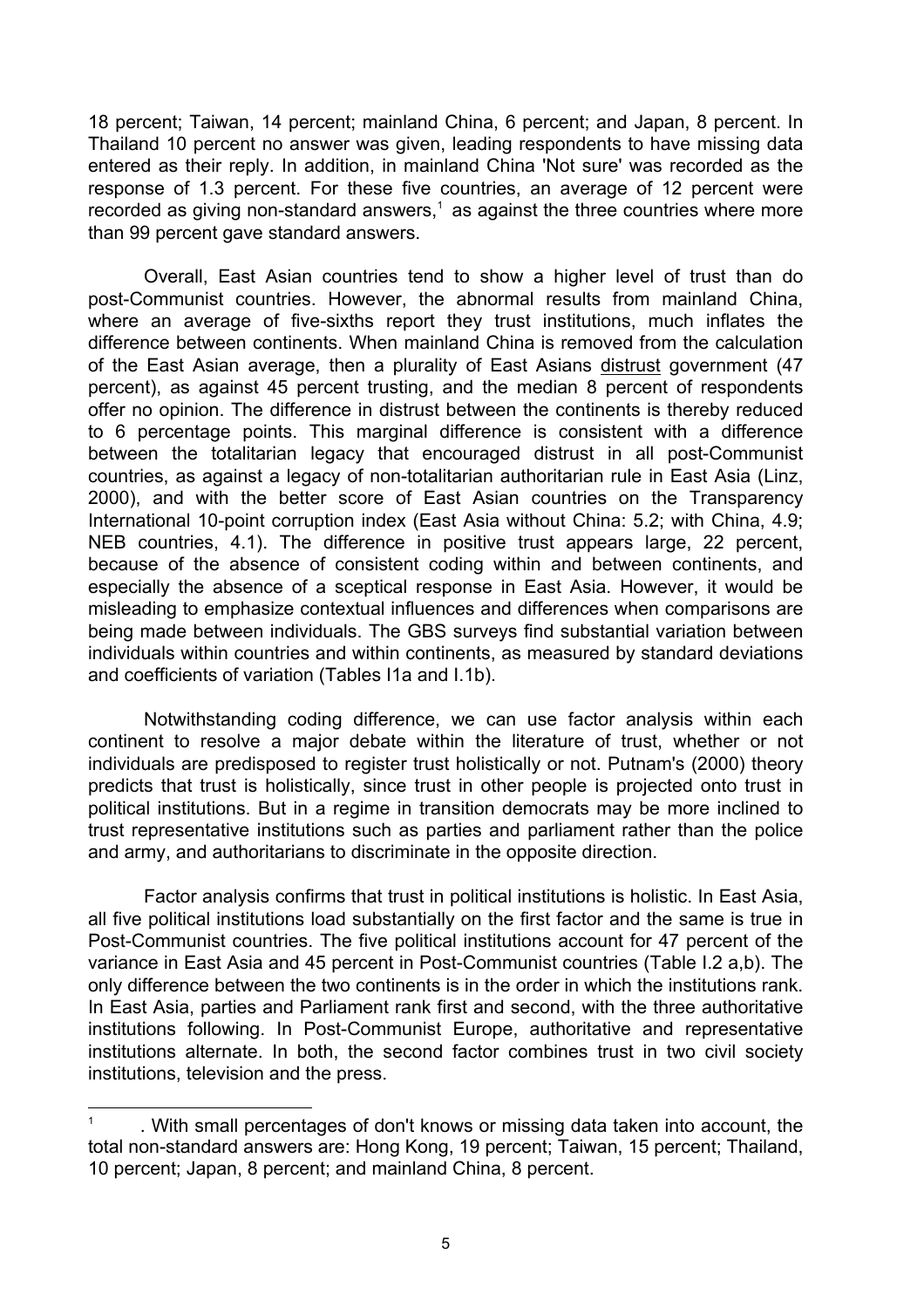#### (Table I.2 a,b about here)

 In the pages that follow we define political trust as the first factor score for each respondent for the analyses reported in Tables 1.2a,b. Since the factor score for each respondent has a common statistical metric with a mean of 0 and a standard deviation of 1, the factor scores for trust in five political institutions can be used as a common measure across continents, and that constitutes our dependent variable here. In view of differences in coding replies, we undertake and report regression results for each continent separately, and then for the merged 19-country cross-continental data base.

## **II SOCIAL DIFFERENCES OF LIMITED EFFECT**

 While empirical sociological research usually focuses on a single country, the generic influences, such as class or education or gender, are usually employed to account for divisions within a society. With GBS data, it is possible to test empirically the extent to which generic differences in social structure influence political trust across continents.

H2 If individuals differ in their social characteristics, they will differ in political trust.

 Five classic social structure differences are included in both GBS surveys: age, gender, education, religion and marital status. The recording of age and gender is unproblematic. While education is now compulsory in the countries covered here, national education systems differ within as much as between continents in how many levels of education are available and distributed; these differences affect coding of respondents. Given that there are high and low levels of education in every country, we have assigned national responses to four standard categories: elementary, vocational, academic secondary, and university. Marital status is defined categorically by whether or not the respondent is married or living with a partner. In a European setting, religious commitment can be assessed by asking people how frequently they go to church. Within East Asia there are far greater differences not only between nominal religious affiliations but also participation in religious activities. We code religious participation on a 6-point scale from never to more than once a week. (Table II.1 about here)

 Social structure has a limited influence on the political trust of East Asians, virtually none among new Europeans and thus very little across continents (Table II.1). The contested claims of governments to be trustworthy are reflected in the fact that the more educated people are, the less likely they are to show political trust. Education is the most important influence both in East Asia and across continents.<sup>2</sup> Older East

<sup>2</sup> . The organizers of the East Asian Barometer did not attempt to impose a common class structure on respondents from fragmented island societies such as the Philippines and a Communist "classless" society to modern OECD societies. A uniform class structure is also unsuited to post-Communist societies, since many people are engaged in multiple economies and prestige hierarchies are in the process of being radically transformed. Given the association between education and socio-economic status, it can be regarded as an indicator for this broader concept.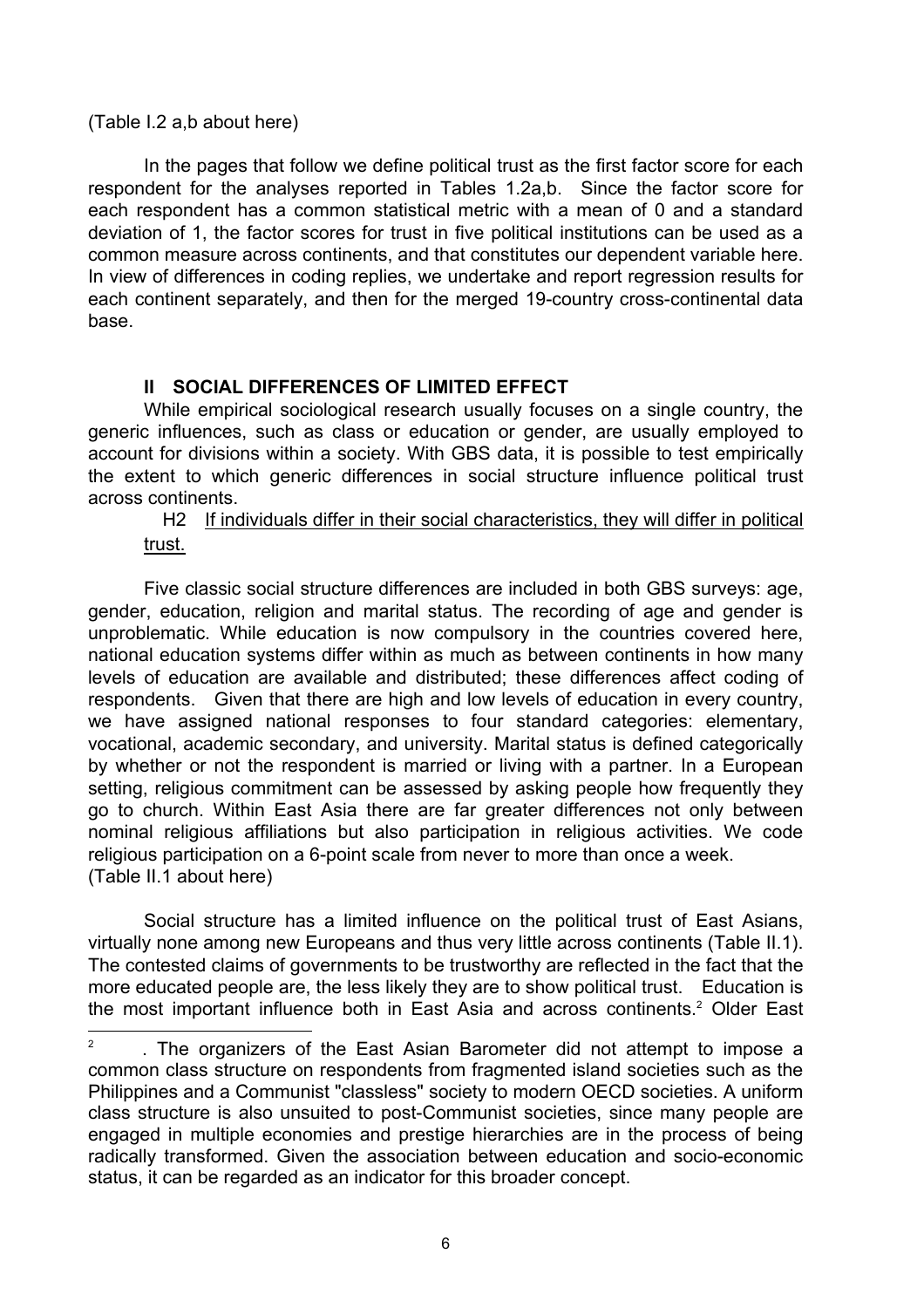Asians, who are more likely to have experienced a repressive regime than younger people, are significantly less trustful too. The other significant influence is marital status: married people are consistently more likely to be trusting. More detailed analysis of the East Asia data finds that this is associated with a larger number of persons in an extended family household.

 The limited influence of generic social structure influences is a caution against attempts to reduce political trust to political sociology. It also leaves open the possibility that the determinants of political trust may be particularistic rather than generic.

#### **III MACRO-ECONOMIC INFLUENCES MORE IMPORTANT THAN MICRO**

 The familiar proposition--'It's the economy, stupid'--points to a multiplicity of potential influences, for an economy operates at both macro and micro levels. The macro-context influences opportunities (cf. working in Japan or Thailand) and within a society individuals vary in their personal economic circumstances. The pioneering work of Kinder and Kiewiet (1981) has shown the importance in America of distinguishing between macro-economic influences, such as Gross Domestic Product and micro-economic influences, such as individual evaluations of their personal economic circumstances.

 Fiorina (1981) and MacKuen et al. (1992) argue that the time dimension also influences how people evaluate economic conditions. Individuals may be influenced by their evaluation of the current state of the economy, its past record, the change between past and present, and their future expectations. Since structural economic conditions do not show effects in twelve months, both the East Asia and New Europe Barometers ask respondents to evaluate the current state of the macro and micro economies by comparison with five years ago, and to view the future in terms of five years hence, when expectations can show hope or fear.

H 3 If individuals have a more positive view of economic conditions, they will be more likely to have political trust.

 Economic conditions influence trust both within and across continents. The amount of variance explained in East Asia, 24.8 percent, is higher than in Post-Communist Europe, 8.6 percent, but the cross-continental pattern confirms the generality of economic influences, for 11.3 percent of the variance is explained (Table  $III.1)$ 

(Table III.1 about here)

 The economy that matters most is the macro-economy. Consistently, the most important influence is the way that individuals evaluate their current national economy; the evaluation of the national economy in five years is second in importance. These subjective evaluations are much more important than the absolute level of Gross Domestic Product per capita, which is significant but secondary, and links high standards of living with less trust, as is the case in Korea and Japan (Table 1.1a). Household economic conditions are insignificant or negatively signed in East Asia, and in Post-Communist Europe are of secondary importance to national economic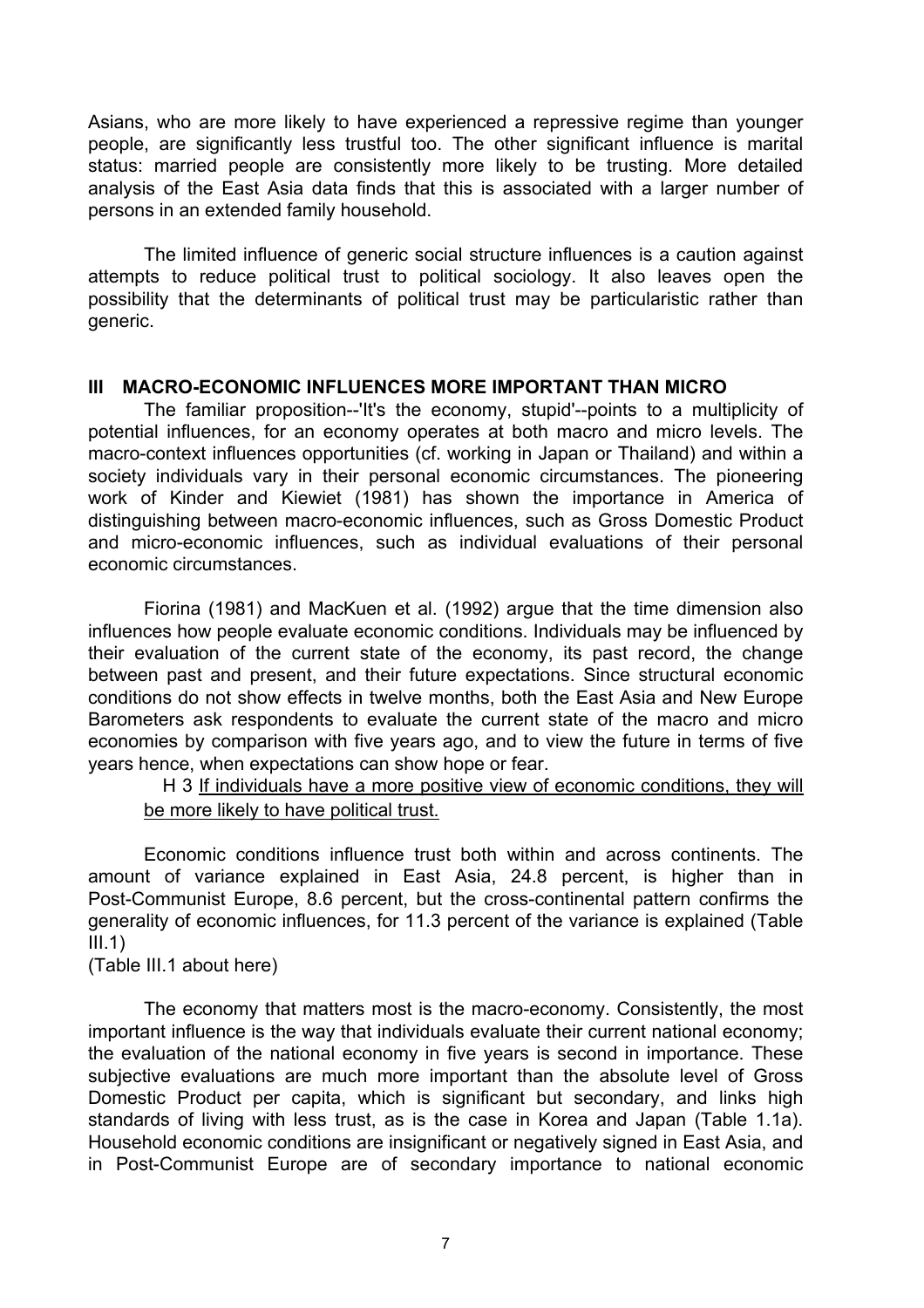conditions.<sup>3</sup>

 The association of national economic conditions with political trust is understandable since governments control a substantial section of the economy and are expected to do so by many citizens. Yet as the next section shows, economic growth can encourage distrust if the state is seen as corrupt in distributing the benefits of economic growth.

### **IV GENERIC POLITICAL VALUES MATTER**

 To reduce explanations of political trust to economic and sociological causes, without regard to political attitudes is excessively reductionist. So narrow a focus can only be justified after it has been demonstrated empirically that political attitudes, on their own or in combination with other influences, have virtually no statistical influence on trust. The hypothesis that must be nullified to reduce political trust to a byproduct of economic sociology is:

H 4. Individual differences in generic political values influence political trust.

 To avoid reducing political explanation to particularistic phenomena, such as "It's all due to Putin" or "The LDP is unpopular", comparative surveys must concentrate on fundamentals of politics rather than transitory concerns of the media or of psephologists with particular elections. The Barometer surveys have six common measures of generic political evaluations and Transparency International's corruption index adds a contextual measure (Table IV.1). Differences between East Asian and New Europe respondents are limited. With the exception of a consensus about rejecting military rule, differences between individuals within and across countries are found on all generic political indicators. (Table IV.1 and Appendix Table 1). (Table IV.1 about here)

 In new democracies people have lived under both democratic and undemocratic regime; hence, the fundamental form of political competition is between regimes. Before asking people which of several competing parties they might vote for in their national election, a particularistic question par excellence, people can be asked to evaluate their past regime and their current regime. A preference for the current regime (whether or not it is democratic in aspiration or fact) can be expected to increase political trust. Likewise, endorsement of undemocratic alternatives, such as dismissing parliament and elections and bringing in a dictator, may be associated with a lower level of trust in existing political institutions (for an explication of the complexities of such associations, see Mishler and Rose, 2001). In established democracies, party identification is also predicted to be associated with political trust;

 3 . Differences in national currencies make a straight comparison of incomes impossible across national boundaries, but it is possible to compare where individuals are placed within a national income distribution. The New Europe Barometer divides respondents into four income quartiles from well above average to poor. East Asia Barometer data can be used for such comparisons in every country but China, where a method appropriate to calculate income in rural areas questions whether it is possible to calculate a national income distribution for China.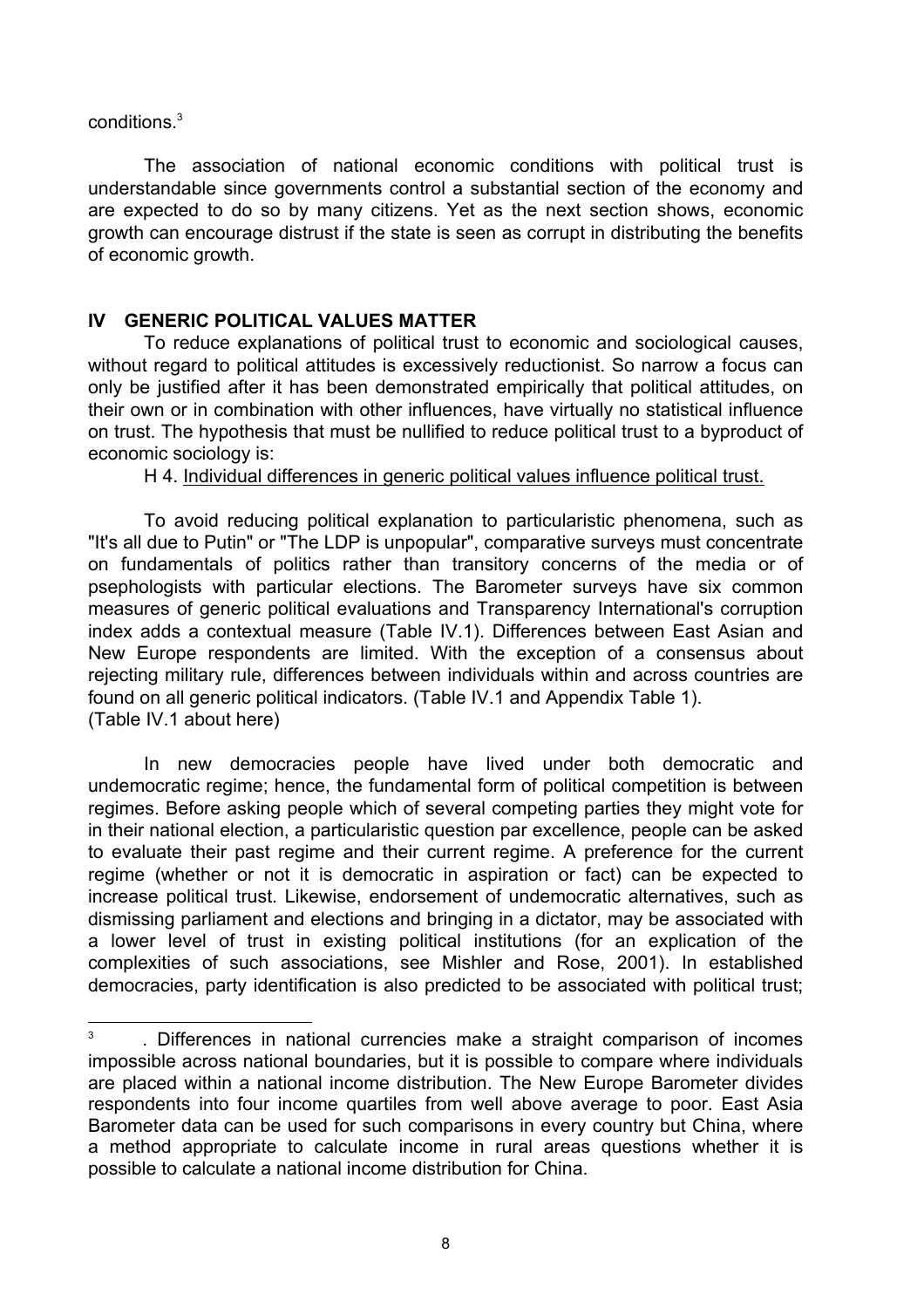hence, party identification or, in the case of the "floating" party systems of post-Communist countries (Rose and Munro, 2003: chapter 4) party preference, is included as a potential influence on trust.

 The rule of law is a necessary condition of a regime being fully democratic (Rose and Shin, 2001), and from Prague to Moscow, Seoul and Tokyo corruption is an issue. Two types of generic indicators of corruption--contextual and individual--are included here. A contextual assessment is important insofar as one expects that the more corrupt a regime is, the more likely it is to be distrusted. Transparency International has created a generic Index classifying the extent to which regimes around the world are high in honesty or corrupt as assessed on a common metric by elite observers (see www.transparency.org). The perceptions of corruption by individuals at the grass roots can differ from elite perceptions on which Transparency International tends to rely, and empirical research shows that each has an independent influence on trust (see Mishler and Rose, 2001a).

 Political attitudes exert a greater influence on political trust in post-Communist countries (R2: 14.2 percent) than do economic or social structure influences. The more new Europeans see corruption as widespread in their country, the less likely they are to trust political institutions and the higher the Transparency International rating of their government's integrity, the higher the level of trust (Table IV.2). In East Asia the more corrupt the government is perceived, the less likely people are to trust it. While the Transparency International Index also appears to have a substantial influence, the sign is negative. Statistically, the East Asian regression implies that the more honest the government the less it is trusted. This paradoxical or perverse relationship appears due to the abnormal pattern of replies in mainland China. There 54 percent said they had no opinion about corruption whilst 11 percent said there was no corruption, 28 percent said only a few politicians were corrupt, and 7 percent thought most or all corrupt. Moreover, within China there is a clear tendency for the perception of corruption to reduce trust.<sup>4</sup> When more variables are added (see Table V.1 et seq.,) the anomaly is removed and individual perceptions of corruption and the independent TI rating both influence political trust in the expected direction. (Table IV.2 about here)

 In political systems in transition, people differ in their opinions about alternative regimes. In post-Communist countries, there is an expected and strong association between approval of the current regime and trust in political institutions. However, this relationship has no significance in East Asia. Instead, East Asians who are positive about their old regime are slightly more likely to trust their current political institutions. In both continents those endorsing military rule are more inclined to trust political institutions, including the Army, but they are a very limited minority (cf. Table IV.1 and 2). In post-Communist countries, preference for rule by a dictator rather than elected politicians results in less trust in political institutions, and having a party you are ready

l

<sup>4</sup> . The mean political trust factor score for those who think there is almost no corruption is 1.85; for those who say only a few are corrupt, 1.57; the don't knows, 1.41, and most or all corrupt, 0.99.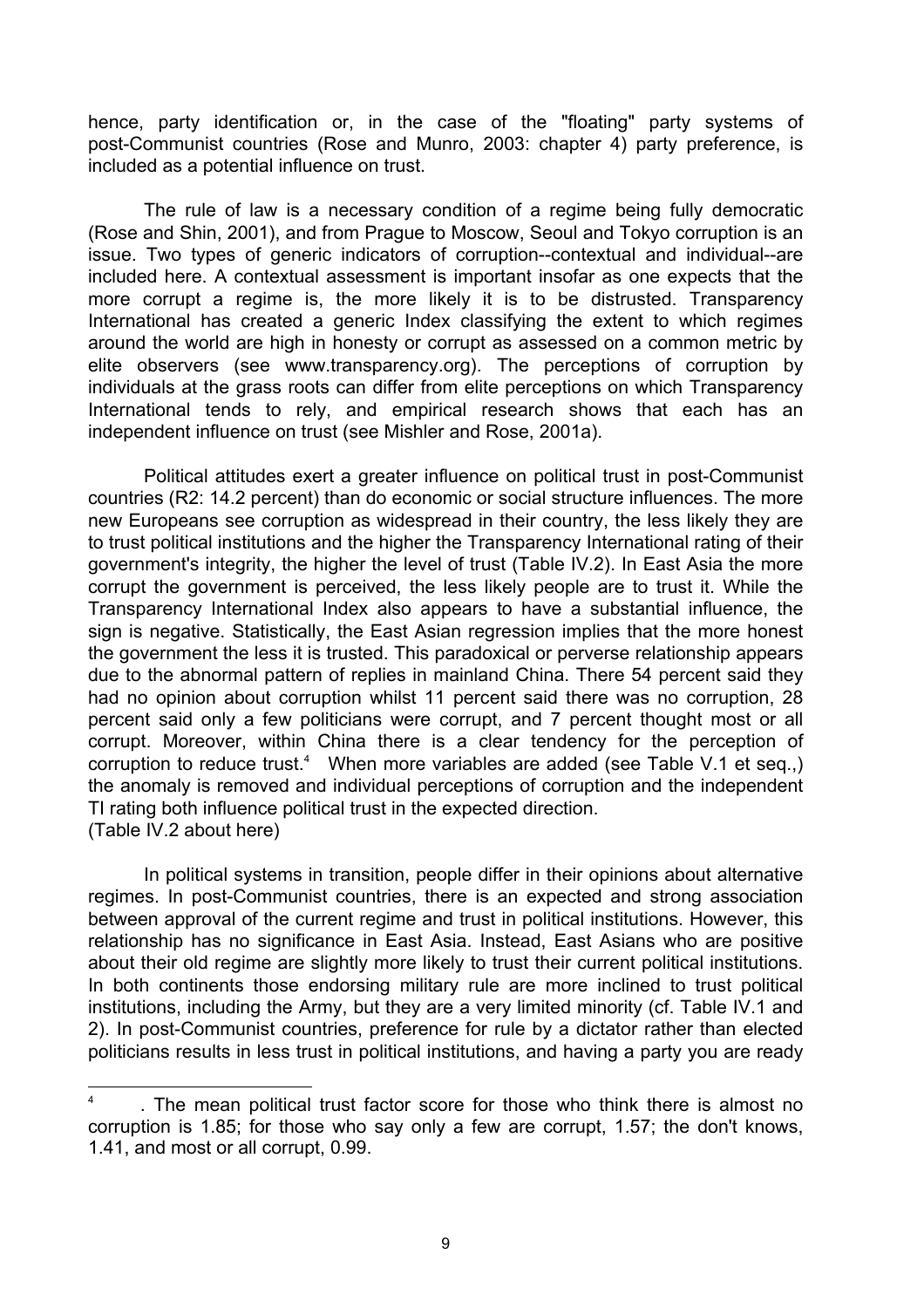to vote for increases political trust. In East Asia, by contrast, neither influence related to electing representatives has any significant influence.

### **V COMBINING GENERIC INFLUENCES**

 A full test of generic influences on political trust requires regression runs that enter all three sets together, in order to see which are important, net of the influence of others. As would be expected, adding some political, economic and social structure variables increases the total amount of variance explained. However, they are not equally important. A striking feature of the combined regressions is that a majority of the social structure influences fail to register any significant influence in all three runs. Education consistently shows a significant Beta, with more educated people on both continents being more likely to distrust political institutions. However, the Beta for education is sixth in size in East Asia and in the merged data set, and tied for fourth in post-Communist countries.

(Table V.1 about here)

 Political influences are especially strong on post-Communist citizens. Adding ten social and economic influences to a regression model for political trust increases the total variance explained by only 2.0 percentage points, compared to what can be explained by political indicators on their own (cf. Tables IV.2 and V.1). In the combined regression, indicators of corruption are strong and mutually re-enforcing, and so too is the rating of the current regime and of having a party preference. Moreover, when economic indicators must contend with political influences their independent influence is much reduced. Three economic indicators fail to achieve statistical significance in post-Communist citizens, and the Betas for the national economy are among the lowest recorded.

 Among East Asians, combining economic and political influences explains 33.7 percent of the total variance in political trust across eight countries. Economic measures are more important.. While the addition of economic influences raises the amount of variance explained by political indicators on their own by 19.8 percentage points, the addition of political indicators adds but 9.9 percentage points, because on its own economic influences explain one-quarter of the variance in political trust in East Asia (cf.Tables III.1, IV.2 and V.1). There is a strong and negative relationship between GDP per capita and political trust: the higher a country's GDP, the less they trust the government. This does not mean that people in low income countries will necessarily trust their government. As James Scott (1990) has shown, those who are consistently poor can be distrustful and evasive of political authority. Among the eight East Asian societies analyzed here, a low material standard of living can be associated with a high and sustained rate of economic growth. In the past this was true of Japan and then Taiwan and Korea; today it is above all true of mainland China. A high rate of economic growth can then encourage trust by encouraging people whose living standards are rising rapidly from a low level to be positive about the state of the national economy today and what it will become in five years.

 The influence of corruption on East Asians is strong and properly signed when economic and political influences are combined in a single regression. All who live under a more honest regime are, net of other influences, more likely to trust political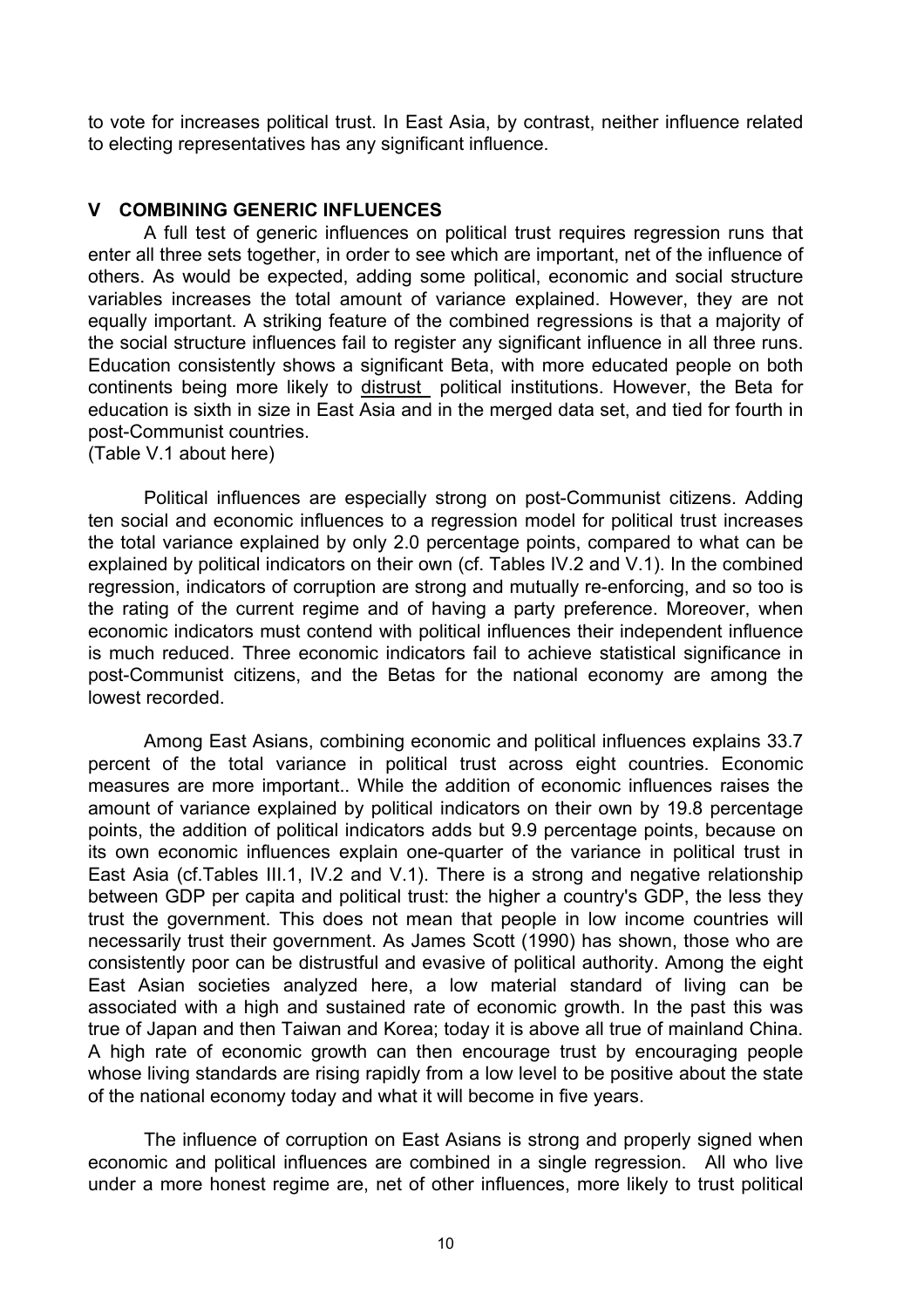institutions, and the opposite effect is achieved in societies which have regimes evaluated as corrupt by international observers and by their own citizens.<sup>5</sup> If a regime has a greater reputation among its citizens for corruption than the international rating by Transparency International suggests is warranted, the two effects will tend to offset each other. Since China is extremely poor by World Bank standards as well as highly corrupt by the standards of Transparency International, in this regression the influence of China's dynamic GDP can exert an influence on Chinese trust opposite to that resulting from the low rating of Transparency International.

 When surveys from the two continents are merged, both political and economic influences appear to have similar weight. The variance explained by the combined regression is almost double what each set of indicators explains on its own (cf. Tables III.1, IV.2 and V.1). The two political corruption indicators are each strong and properly signed, and four more political indicators are also significant. Macro-economic influences are independently important, though the Beta for the current economy is less than the Betas for the two corruption indicators.

 When the impact of generic influences on trust is calculated by reference to the unstandardized regression coefficients (b values), the importance of political variables is increased, because the b values are larger and operate in the same direction. If an individual were to move from perceiving their government as most corrupt to least and move from the regime rated most corrupt to that most honest by Transparency International , their political trust factor score would rise by around 0.81 points. By contrast, if they were to move from the lowest to the highest rating for both their current and future national economy , the effect on their political trust score would be around 0.84 points.

#### **VI WHAT DO PARTICULARISTIC VALUES ADD?**

l

 Most of the discussion of Asian values, like that of Communist values during the Cold War era, has been rhetorical; high level abstractions have been mobilized for political ends. Lee Kwan Yew's invocation of particularistic Singapore values (Zakaria, 1994; Kausakian, 1997) is as political as Ronald Reagan's characterization of the Soviet Union as an evil empire. To shift the discussion to social science analysis, we must have empirical measures with prima facie relevance to particularistic values and then see what these values add to the influence of generic values established in previous regression analyses. The statistical benchmark is: particularistic Asian or post-Communist values become important insofar as they can add substantially to the variance in political trust that can be explained by generic influences or show that generic values have little or no influence independent of the predominant influence of particularistic values.

Particularistic Asian values. There is great disagreement among social

<sup>5</sup> . The unstandardized regression coefficients (b values) show that, net of all other influences, living in the most honest East Asian system, ---, is likely to increase trust by c. 0.65 of a point on a seven-point factor score, and seeing very little corruption will increase trust by an additional c 0.85 points.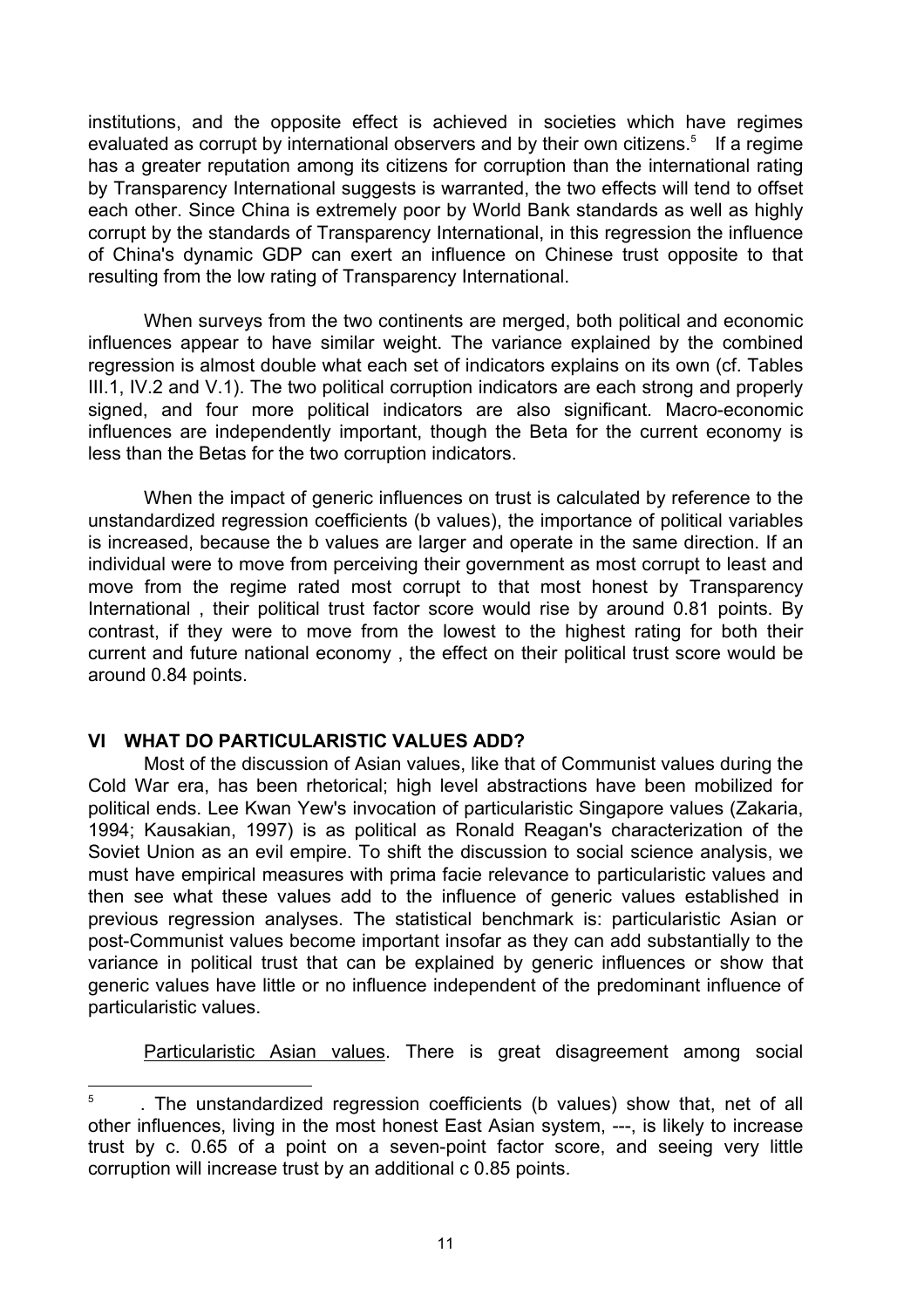scientists about whether or not there is anything distinctive in the way East Asians view the world. Furthermore, many challenge the assumption of homogeneity in values on a continental scale, given countries as different in their histories and political institutions as China, Japan, the Philippines and Thailand. Yet the readiness of some social scientists to describe societies such as China or Japan in terms of a holistic culture implies, at the least, homogeneity in outlooks within a country.

 To bring empirical evidence to bear on the Asian values debate, the East Asia Barometer included many questions about topics that are often cited as examples of Asian values, such as giving priority to the family, showing respect for elders and for hierarchical leaders and group norms as against individual preferences.

Nine questions were grouped under the heading of tradition, and sixteen under three related headings of democratic vs. authoritarian attitudes; ideological cleavages; and beliefs. The extent to which these questions can claim face validity as particularly or uniquely Asian varies greatly. For example, deference to elders can be explicitly related to Asian values, whereas attitudes toward dictatorship are not unique to Asia and questions about state ownership of enterprises address a generic economic issue relevant in established democracies of Western Europe too.

Whatever the questions used as indicators, there should be a high level of agreement among Asians, especially in countries where Asian (or specific national cultural values) are strongest. But there is no consensus among Asians on any of these questions, and on many issues East Asians divide almost evenly (Table VI.1). The pattern for the median question, whether a government checked by the legislature can achieve great things, shows 45 percent agreeing, 44 percent disagreeing and the median group, 11 percent, are don't knows. Of the 25 questions, there is only one--putting family interests first--where more than three-quarters agree, and one other shows a negative consensus in rejection of traditional values; only 21 percent think that men will lose face if their boss is a woman. (Table VI.1 Asian values here)

 Divisions about values are normal at the national level too. If consensus is defined as more than three-quarters of respondents endorsing a value, then Japanese and Koreans fail to show a consensus on any of the 25 questions and on 24 questions in Hong Kong, Taiwan and the Philippines. Relatively speaking, Thailand shows the most consensus; there 9 questions produce agreement among more than three-quarters of Thais and 16 do not.

 The sub-headings of the East Asia Barometer questionnaire imply that many questions provide multiple indicators of underlying values, and this is confirmed by factor analysis. Six factors exceed the minimum criterion for coherence, an eigen value of 1.00; cumulatively, they account for 45 percent of the variance across all the questions (Table VI.2). For ease in exposition, we try to select a leading indicator of Asian values from each factor.

(Table VI.2 about here: factor analysis)

 The overlap between Asian values and values relevant across continents is evident in the indicators loading highly. Therefore, we select as the leading indicator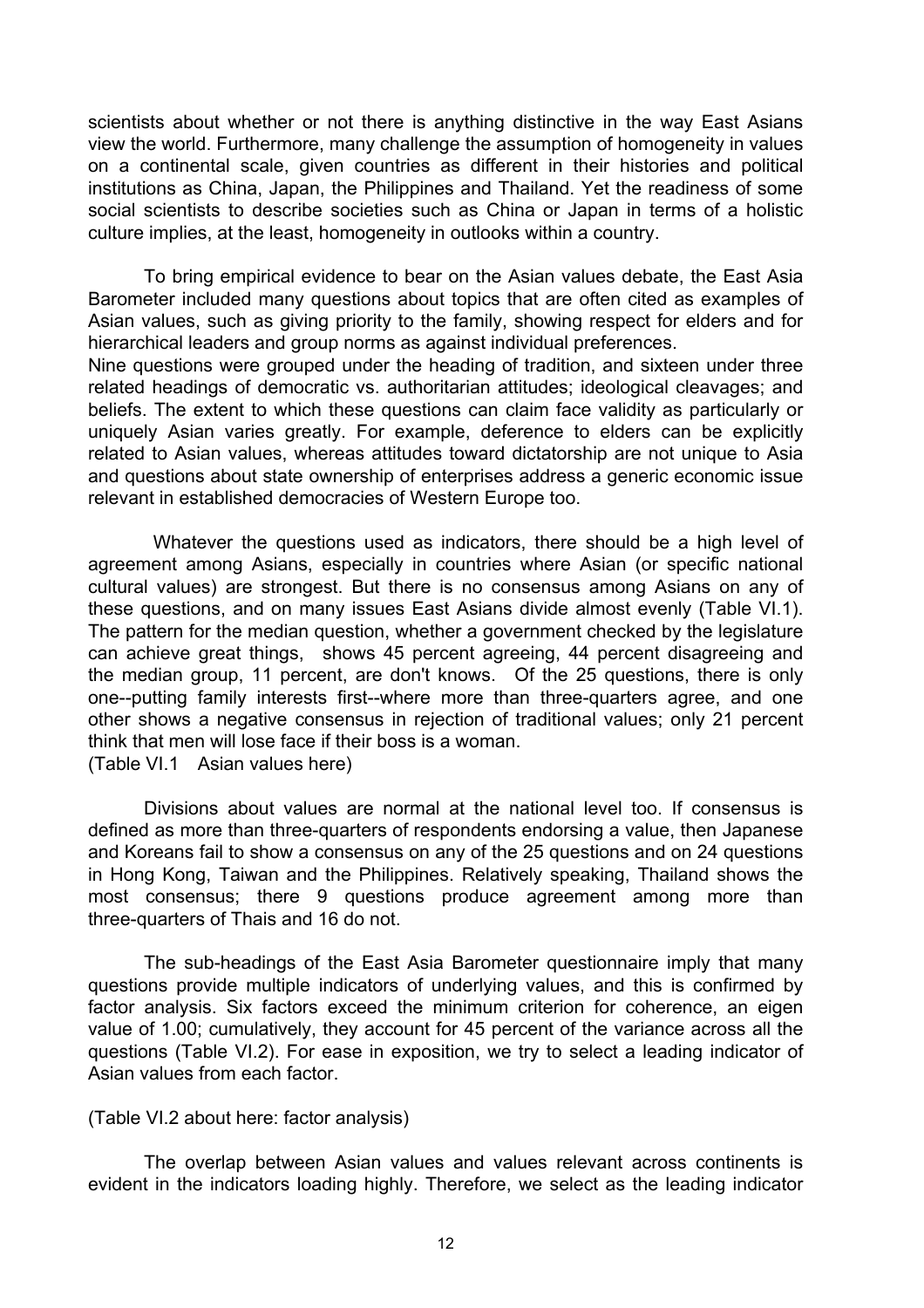for each factor the highest loading question that appears most "Asian". Where there is no question that meets this criterion, as is the case with factor three, where the leading variables refer to institutions of government found on all continents, no indicator is selected. For the first factor a concern with the harmony of the group is the selected indicator, since a desire to maintain national identity against other countries could equally be expressed by Jacques Chirac or Tony Blair. The indicator from the fourth factor concerns the dominance of the oldest woman over the wife in an extended family. A refusal to insist on one's opinion vis a vis co-workers is the lead indicator on the fifth factor, and a preference for educated people to have as much say in government as uneducated people is the fifth Asian values indicator.

 When tested on their own, Asian values appear to have some influence on political trust (Table VI.3 about here). Together, the five indicators selected above explain 7.2 percent of the variance in political trust. Those who believe government leaders are like the head of a family, that individuals should sacrifice for society, that a son should back his mother against his wife and that dividing society into groups threatens harmony are more likely to show political trust (Table VI.3). On their own, generic political values explain almost twice as much as particular Asian values. In effect, the addition of notionally Asian values increases the total variance explained by only 3.6 percentage points (cf. Tables VI.3 and IV.2). The most important influences on political trust are the two generic measures of corruption. (Table VI.3 about here)

 Nor are Asian values important through links to social or economic groups. When generic social and economic influences are added to the regression equation, only two notionally Asian values remain statistically significant. Political and economic influences once again dominate the determination of political trust.

Post-Communist values. For more than 40 years the peoples of Central and Eastern Europe were subjected to Communist regimes formulated according to a single template, that of the Soviet Union. Moreover, Communist regimes were totalitarian in aspiration, being concerned not only with how people behaved but also with what people thought. Thus, we would expect the Communist legacy to show a greater homogeneity in political values than in East Asia, where there is no legacy from a single central source and far greater differences in twentieth century history and even more in earlier times, and this case has been argued by many Soviet and post-Soviet area specialists (see e.g. Bunce, 1993).

 The most pervasive particularistic features of a Communist regime were materialist: the non-market command economy devalued money as a medium of valuing and allocating services and substituted bureaucratic commands and favours that bent or broke the rules (Kornai, 1992). In the early days of the transition from plan to market, the NEB included questions to measure the particular and pathological legacy of that economy, such as the number of hours each day a person spent queuing for goods that were in short supply (see Rose, 1993). A decade later, when the market has had a pervasive though far from complete influence, such questions are hardly appropriate.<sup>6</sup>

—<br>6

 <sup>.</sup> The New Europe Barometer also developed generic new questions to measure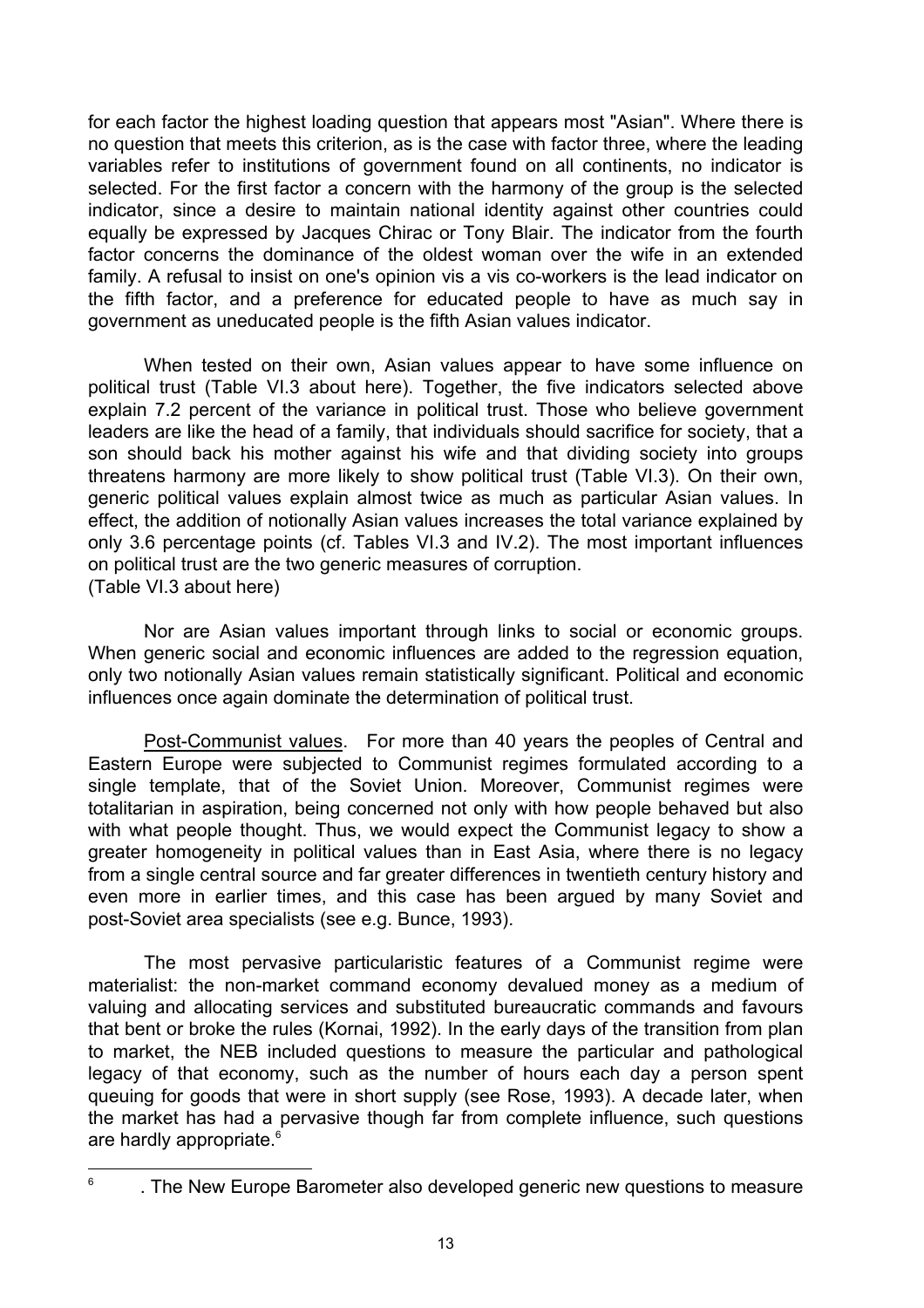A particularistic measure of regime competition is whether or not post-Communist citizens would welcome the return of a Communist regime. Across 11 countries 21 percent said they would welcome this; excluding Russia the minority is still 18 percent. Given the one-party nature of Communist rule, another particularistic question asked whether people think government should be in the hands of the best people only or should reflect competition between parties reflecting social, economic and political differences of opinion. A total of -- percent endorse government without party competition.

(Table VI.4 about here)

l

 In a regression analysis, the two attitudes that are a legacy of Communism are statistically significant: those who want a return to Communist rule or the best people to govern are less trusting of current political institutions (Table VI.4). However, they are substantively unimportant together explaining only 1.7 percent of the variance in political trust. Once generic political values are introduced, the two particularistic values are reduced to insignificance and the total amount of variance explained rises to 14.2 percent exactly the same as in their absence (cf Table IV.2). The slight influence of particularistic values is also shown by the failure of attitudes to former Communist regime to achieve statistical significance. When social and economic influences are added, the pre-eminence of generic political values is underscored yet again, for these non-political influences add only 2.0 percent to the total variance explained.

 Particularizing contexts Much of the theorizing about Asian or Communist values has been carried on at a level of generalization comparable to Samuel Huntington's assertions about conflicts between civilizational values. Yet civilizations are constructed according to intellectual, ideological or partisan criteria, and the unreliability of the categories employed quickly becomes evident in any attempt to assign countries to the category of Islamic civilizations shows, because a high proportion of Muslims live in countries where they constitute a fraction rather than the dominant majority of the population (see Rose, 2002a).

 If civilizational values are to become more than an intellectual construct, they must be brought down to earth and shown as evident in the minds of people who live within these civilizations. The Global Barometer Survey makes it possible to determine whether or not this is the case. The results evoke T.H. Huxley's epigram about the tragedy of society: an interesting idea slaughtered by brute facts. When a regression is run in which the independent variable is whether a person lives in East Asia or post-Communist Europe, it explains only 0.1 percent of the variance in political trust. Throughout the Cold War an alternative classification was employed, juxtaposing Communist civilization against other civilizations. This moves respondents in China to the Communist category. Yet it scarcely alters the result: the variance explained is only 1.2 percent. In short, gross civilizational categories are far too gross (and

how people responded to the regime change, for example, whether or not they have perceived gains in freedom. These questions have now been asked in the East Asian and Afrobarometers too (www.globalbarometer.org).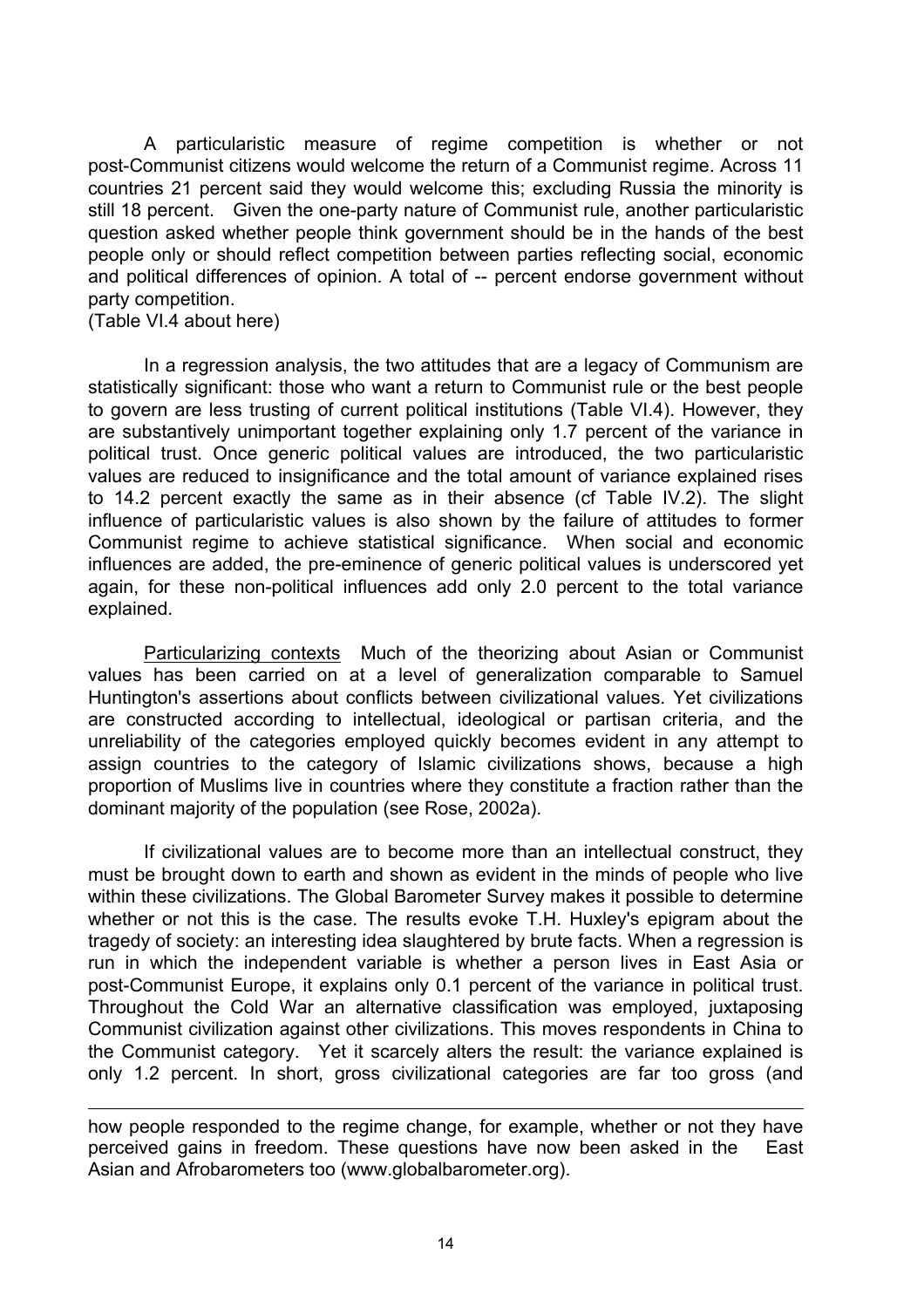contested) to explain individual differences in such basic values as political trust.

 The literature of political culture is much more particular than Huntington in both senses of that word, postulating that national political cultures are important determinants of basic political values. The historical experiences and institutional norms of a society are transmitted through inter-generational socialization to create a consensus about values and beliefs maintaining stable government (cf. Easton, 1965). However, this model is far more appropriate for established Western democracies than for most countries studied here, because their political regimes and even state boundaries have changed one or more times within the memory of many citizens. However, when the holistic intellectual construct of political culture is examined empirically through survey research, the results regularly show divisions of opinion within every national society: the only difference is the degree to which citizens differ.In The Civic Culture Almond and Verba (1963) interpret such divisions as demonstrating the desirability of a "mix" of values within a national political culture.

 Generic social science theories take differences of opinion for granted. Explanations for within-nation differences are offered in generic terms about the influence of an individual's economic condition, evaluation of government performance and social characteristics such as education. These explanations can be applied not only within a country (a practice consistent with descriptions of sub-cultures) but also across national boundaries, across continents and civilizations. Yet the more general the model, the greater the opportunity it offers to introduce particularizing characteristics as intervening variables. The existence of a multi-continental Global Barometer data base is especially open to this. Whereas the simple Przeworski-Teune model encourages disregarding context, our approach offers a multi-level model in which individual characteristics are the starting point, and particularistic influences, whether of generic context or individual cultures, are integral parts. Doing so avoids the individualist fallacy of assuming that particular contextual influences are of no importance.

 Analytically, the question is: What additional explanatory strength is gained by adding particularistic contextual variables to a generic model of individual political outlooks? Previous sections of this paper have established a base line for measuring the value added by particularistic influences. Across East Asian countries, a model of political trust that relies solely on generic influences can explain 33.7 percent of the variance in individual attitudes. Across eleven post-Communist countries, a generic model of political trust can explain 16.8 percent of individual variance in trust. When the two continental data sets are merged to analyze respondents from 19 countries solely in terms of their generic characteristics, then 19.4 percent of the variance can be explained without invoking a single influence particular to a national culture.

 The standard statistical method for taking into account the particularistic influence of national culture is to treat each culture as a 0/1 dummy variable. However, when 19 countries are under scrutiny, this lacks a credible theoretical justification, except the *gestalt* assertion that every country is unique. If almost a score of dummy variables were added, many would be statistically insignificant and others would create distracting statistical "nose" by scraping over the significance barrier because of the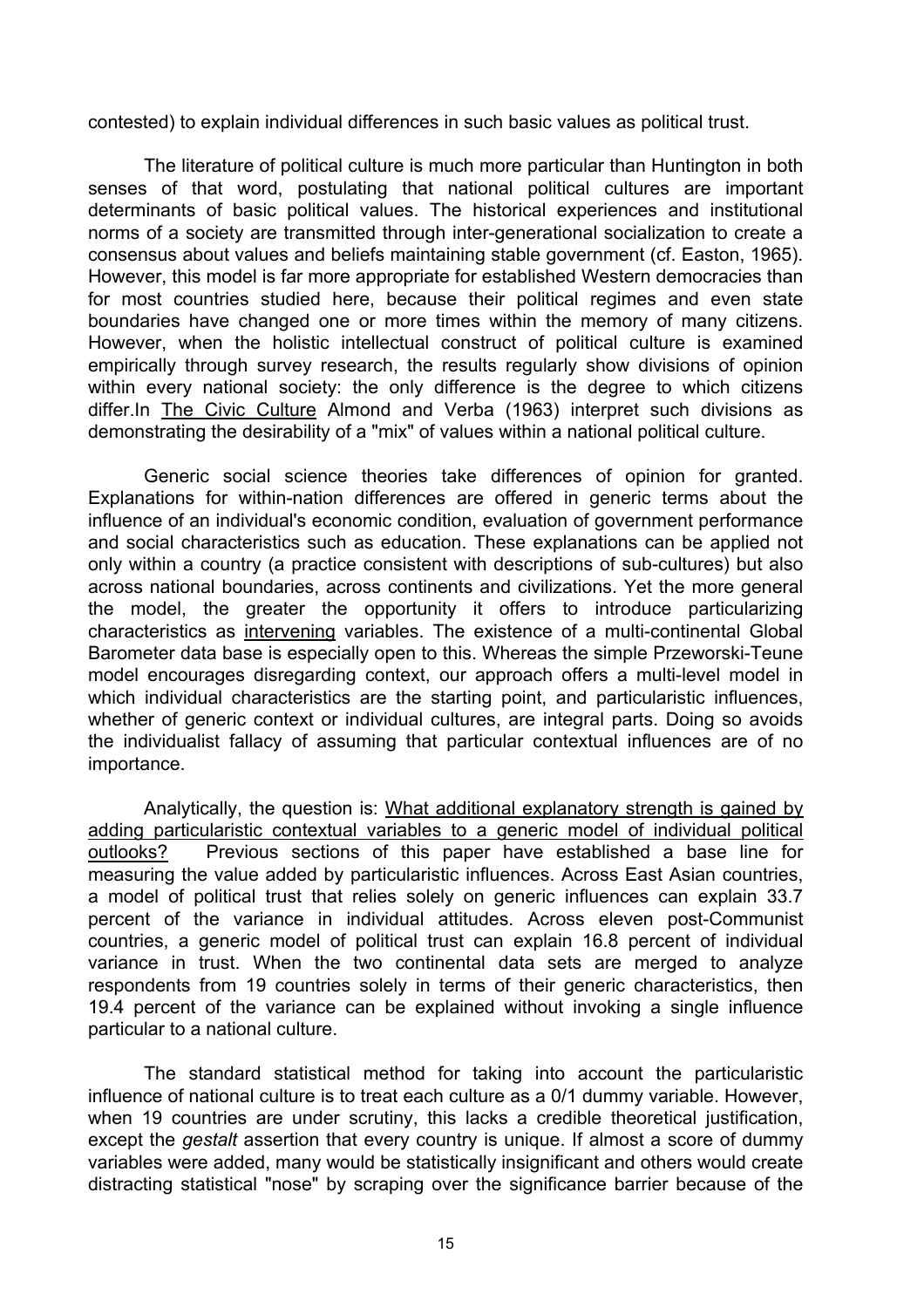low significance criterion in a pool of 19,000 plus cases. Even if 18 dummy variables each raised the amount of variance explained by 18 percent points because each contributed one percent to that total, it achieved this increase by directing attention at a very large number of secondary or tertiary intervening influences on political trust.

 The fundamental theoretical requirement is to specify what it is about a country or a national culture that is particularly distinctive. Is it its wealth (e.g. Japan)? The honesty of its administration (Singapore?) Thousands of years of history and tradition (Chinese in the People's Republic of China and arguably, Hong Kong and Taiwan?) or exposure to totalitarian rule (Stalinism in Russia or the Cultural Revolution in China?) The fatal flaw of a dummy variable is that it is mute: it cannot specify what in particular makes a country unique. Even when it shows a substantial impact, a dummy variable invites the question: What is it about that country that produces such an effect on trust or whatever the dependent variable is? To ignore this stimulus to dig deeper is to reduce a dummy variable to little more than a statistical mechanism for distributing the variance explained by the error term into additional categories.

 Multiple definitions about what makes a national culture different imply multiple hypotheses and indicators in order to test each culture. But if each interpretation of distinctiveness is expressed in idiographic terms, then multiple 0/1 variables would be destructive. The good news is that this is not the case, for many interpretations of dummy variables in fact refer to generic influences. For example, the standard of living is frequently used to characterize "poor" China or "rich" Japan. Moreover, characterizations as poor or rich, while formally nominal, are supported by generic evidence, World Bank or UN statistics, which measure poverty or riches as a continuous generic variable, Gross Domestic Product per capita, on which every country in the international system can be placed. To call a single national government corrupt or honest likewise invokes a generic concept that is applied to a hundred countries or more by Transparency International. Preceding sections have shown that both GDP and the government's rating on a corruption index are significant generic influences on individual political trust.

 Yet after accepting the importance of generic influences across many countries, there remains the possibility that one or more countries deviate from the general trend. For example, amongst generalizations about political stability within Western Europe Northern Ireland is a deviant case, and Bosnia is a deviant case in post-Communist transitions within Central and Eastern Europe. In this study, two countries--Russia and China--can claim to deviate from generic norms. In their respective continents, each has been in the vanguard in applying Marxist-Leninist doctrines to create a new type of polity and economy and each has consciously used political power to these ends. In addition, their unique historical position as hegemonic countries within their continent adds to the claim for exceptional treatment--and Russian historians and Sinologists assume this too. Hence, it is theoretically justifiable to recognize the distinctiveness of each country in a regression analysis in which dummy variables are assigned to Russian and Chinese respondents respectively. (Table VI.5 about here)

 Living in China or in Russia does have an influence on political trust. Whereas particular Asian values add little to the variance explained by generic influences on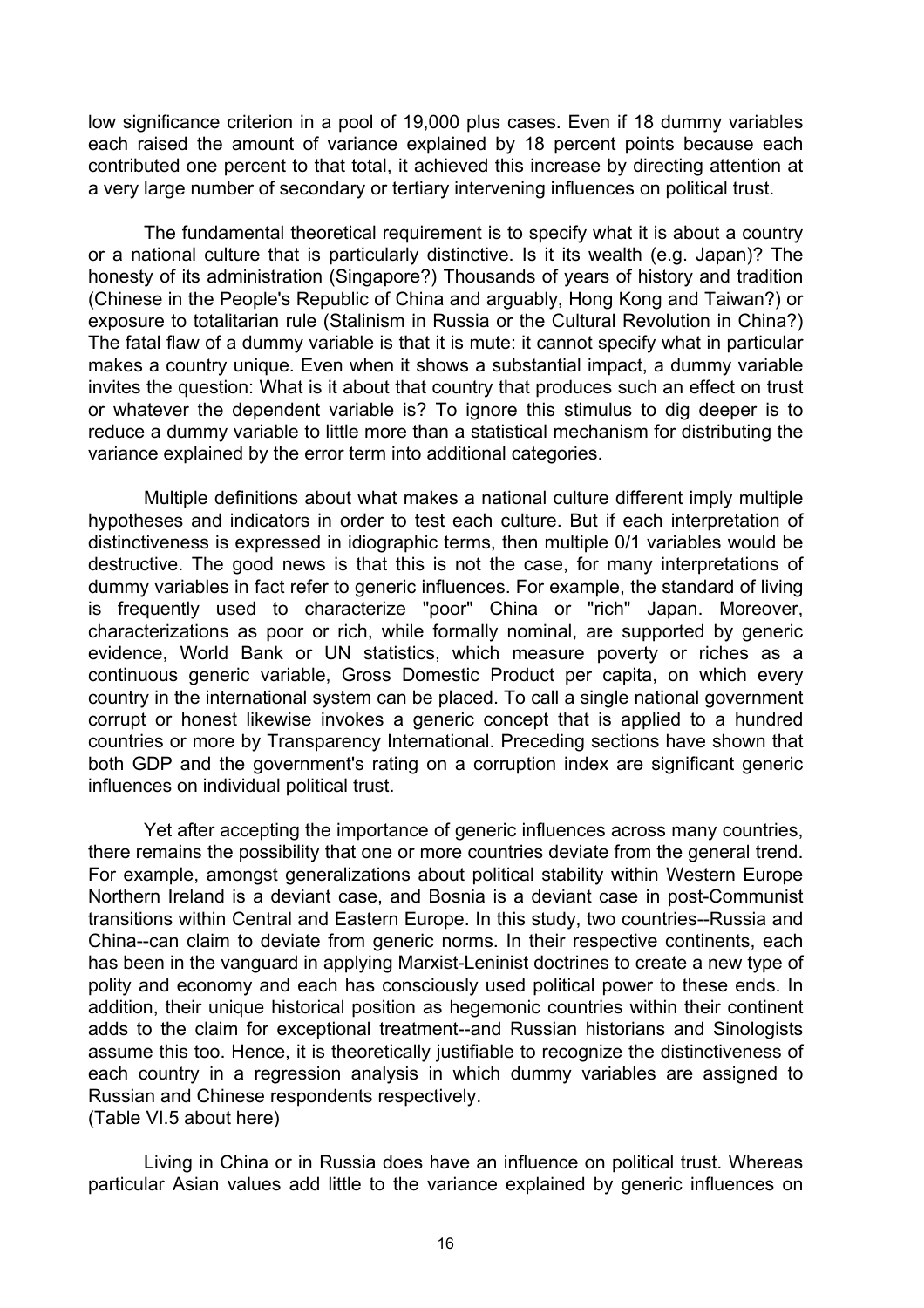political trust, the inclusion of a dummy for the People's Republic of China increases the variance explained among East Asian respondents by almost 12 percentage points (Tables VI.5,  $6$ ).<sup>7</sup> After taking all generic influences into account and particularistic attitudes, living in the Russian Federation has a significant but slight negative influence on trust, but the increase in total variance explained is only 0.7 of a percentage point. When the respondents from two continents are merged, the greater influence of the Chinese context is maintained. The total amount of variance is increased by one-third and the Beta for China is five times that for Russia. (Table VI.6 about here)

 The particular impact on individual Chinese and Russians is substantial and in opposite directions. Net of all other influences, in the merged regression Chinese are likely have a political trust factor score 1.4 points higher than respondents in other countries, while Russians are likely to have a trust score that is a quarter point lower than respondents in other countries. However, the impact of living in the Russian Federation is much less than the combined influence of indicators of corruption, as measured by Transparency International and perceptions of corruption at individual level.

 Statistically, the great positive influence on trust registered by introducing China as a dummy variable is to be expected, since respondents in mainland China consistently showed much more trust in their political institutions than did citizens of any of the other 18 countries examined here (Appendix Tables 2 and 3). Whilst the low level of Russian trust is consistent with aggregate Transparency International and Freedom House rankings and ethnographic literature too, the high level of Chinese trust is inconsistent with such rankings (see e.g. Shi, 1997). **POSSIBLE** interpretations include:

- a. Extraordinary economic growth makes Chinese trusting.
- b. China tends to be more like Singapore than Russia.
- c. Chinese have responded differently to trust questions than have other East Asians. AND
- d. **---------------------------------------------**

l

### **Alternative Testable Hypotheses and Interpretations Welcome**

<sup>7</sup> . An alternative argument could be made to treat Japan as particularly distinctive. However, when Japan was substituted for China in a merged regression run, it was totally without statistical significance.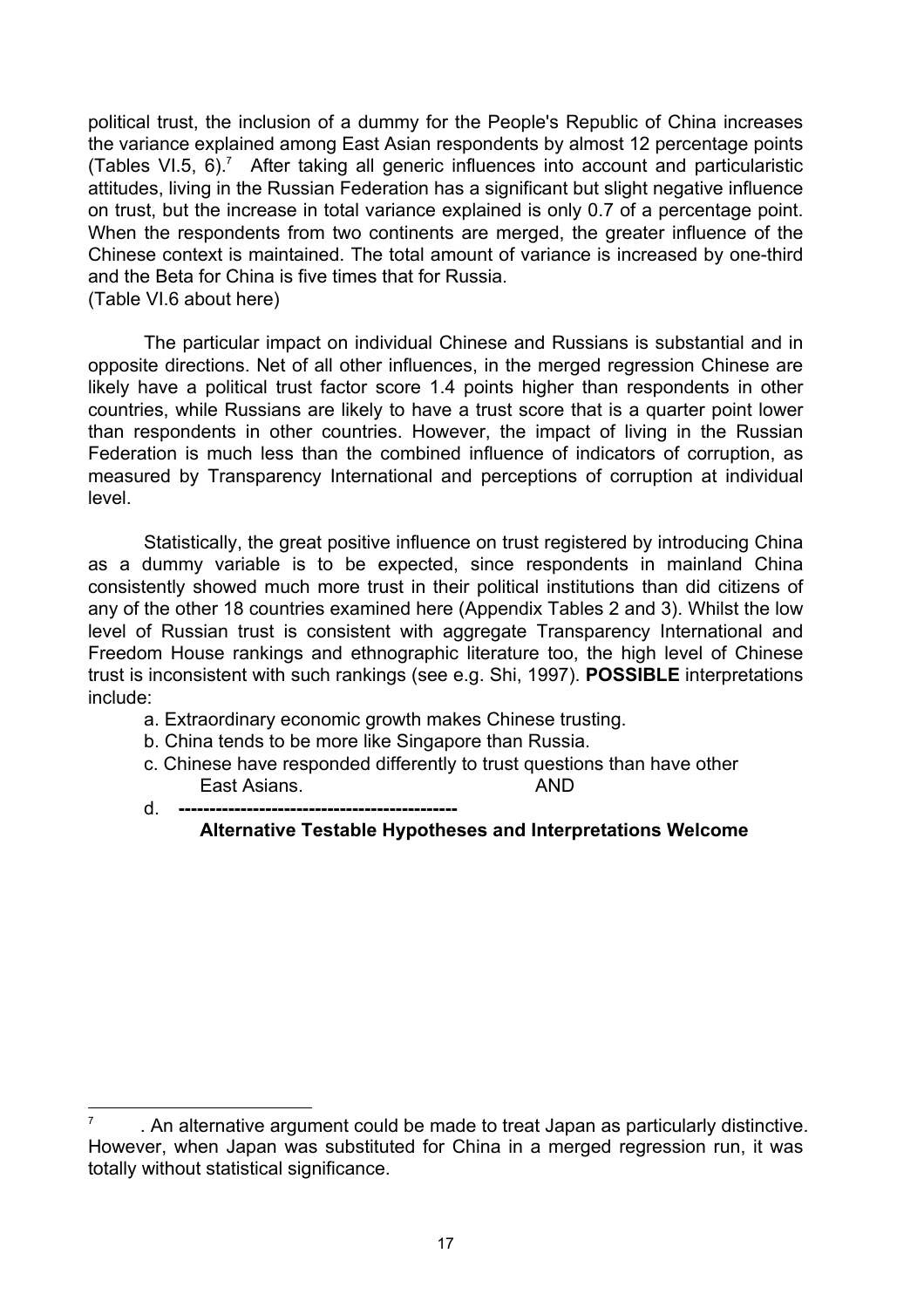### *REFERENCES*

Almond, Gabriel A and Verba, Sidney, 1963. The Civic Culture. Princeton: Princeton University Press.

Bunce, Valerie, 1995. "Should Transitologists be Grounded?", Slavic Review, 54, 1, 111-127.

Easton, David, 1965. A Systems Analysis of Political Life. New York: John Wiley.

Fiorina, Morris P., 1981. Retrospective Voting in American National Elections. New Haven: Yale University Press.

Fukuyama, Francis, 1995. Trust: The Social Virtues and the Creation of Prosperity. New York: Free Press.

Huntington, Samuel P., 1996. The Clash of Civilizations and the Remaking of World Order. New York: Simon and Schuster.

Kausakian, Bilahari, 1997. ""Governance That Works", Journal of Democracy, 8,3, 24-34.

Kinder, Donald and Kiewiet, D. R. 1981. "Sociotropic Politics: the American Case", British Journal of Political Science 11, 129-61.

Kornai, Janos, 1992. The Socialist System: the Political Economy of Communism. Princeton: Princeton University Press.

Linz, Juan J., 2000. Totalitarian and Authoritarian Regimes. Boulder: Lynne Rienner Publishers.

MacKuen, Michael B., Erickson, Robert S. and Stimson, James A., 1992. "Peasants or Bankers? The American Electorate and the U.S. Economy". American Political Science Review. 86: 597-611.

Mishler, William and Rose, Richard, 1997. "Trust, Distrust and Skepticism: Popular Evaluations of Civil and Political Institutions in Post-Communist Societies", Journal of Politics, 59, 2, 418-451.

Mishler, William and Rose, Richard, 2001, "Political Support for Incomplete Democracies: Realist vs. Idealist Theories and Measures", International Political Science Review, 22,4, 303-320.

Mishler, William and Rose, Richard, 2001a. "What are the Origins of Political Trust? Testing Institutional and Cultural Theories in Post-Communist Societies", Comparative Political Studies, 34,1, 30-62.

Munro, Neil, 2003. Contrasting Legacies: Determinants of Support for Incomplete Democracies in the Republic of Korea and the Russian Federation. PhD Dissertation,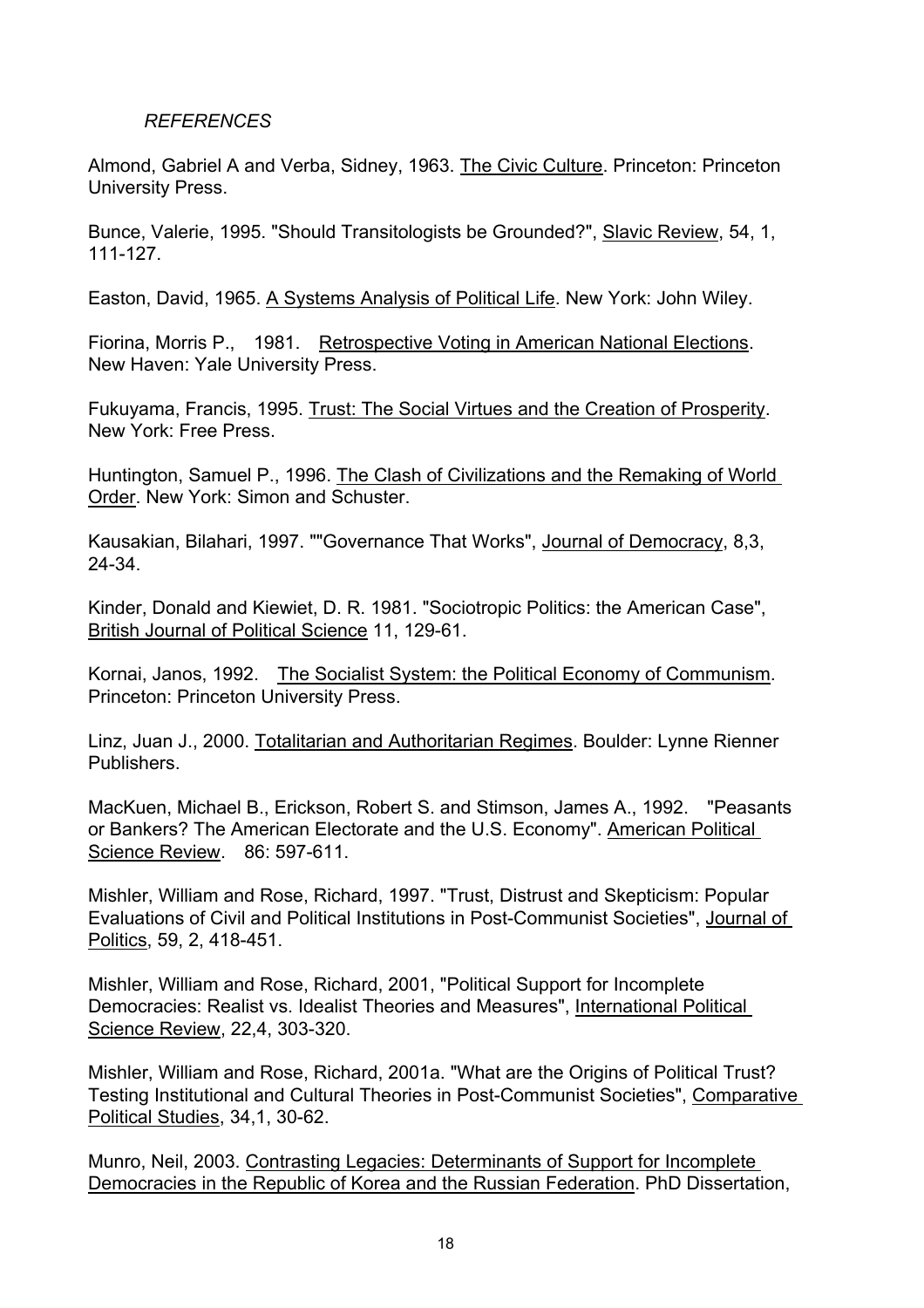Centre for the Study of Public Policy, University of Strathclyde.

Newton, Kenneth, 1999. "Social and Political Trust in Established Democracies". In Pippa Norris, ed., Critical Citizens: Global Support for Democratic Governance. Oxford: Oxford University Press, 169-187.

Pharr, Susan J., and Putnam, Robert D., ed., 2000. Disaffected Democracies: What's Troubling the Trilateral Countries? Princeton: Princeton University Press.

Putnam, Robert D., 1993. Making Democracy Work, with Robert Leonardi and Raffaella Y. Nanetti. Princeton: Princeton University Press.

Putnam, Robert D., 2000. Bowling Alone: the Collapse and Revival of American Community. New York: Simon and Schuster.

Rose, Richard, 2002. A Bottom Up Evaluation of Enlargement Countries: New Europe Barometer 1. Glasgow: U. of Strathclyde Studies in Public Policy No. 364.

Rose, Richard, 2002a. "How Muslims View Democracy: The View from Central Asia", Journal of Democracy7, 13, 4, 102-111.

Rose, Richard and Munro, Neil, 2003. Elections and Parties in New European Democracies. Washington DC: CQ Press.

Rose, Richard and Shin, Doh Chull, 2001. "Democratization Backwards: The Problem of Third-Wave Democracies", British Journal of Political Science, 31,2, 331-354.

Rose, Richard and Weller, Craig, 2003. "What Does Social Capital Add to Democratic Values?". In Gabriel Badescu and Eric Uslaner, eds., Social Capital and the Transition to Democracy. London and New York: Routledge, 200-218.

Scheuch, Erwin K., 1966. "Cross-National Comparisons Using Aggregate Data: Some Substantive and Methodological Problems". In Richard L. Merritt and Stein Rokkan, eds., Comparing Nations. New Haven: Yale University Press, 131-168.

Scott, James C., 1990. Domination and the Arts of Resistance. New Haven: Yale University Press.

Shi, Tianjian, 1997. Political Participation in Beijing. Cambridge, MA: Harvard University Press.

Uslaner, Eric, 2002. The Moral Foundations of Trust. New York: Cambridge University Press.

Zakaria, Fareed, 1994. "A Conversation with Lee Kwan Yew, Foreign Affairs, 73, 109-127.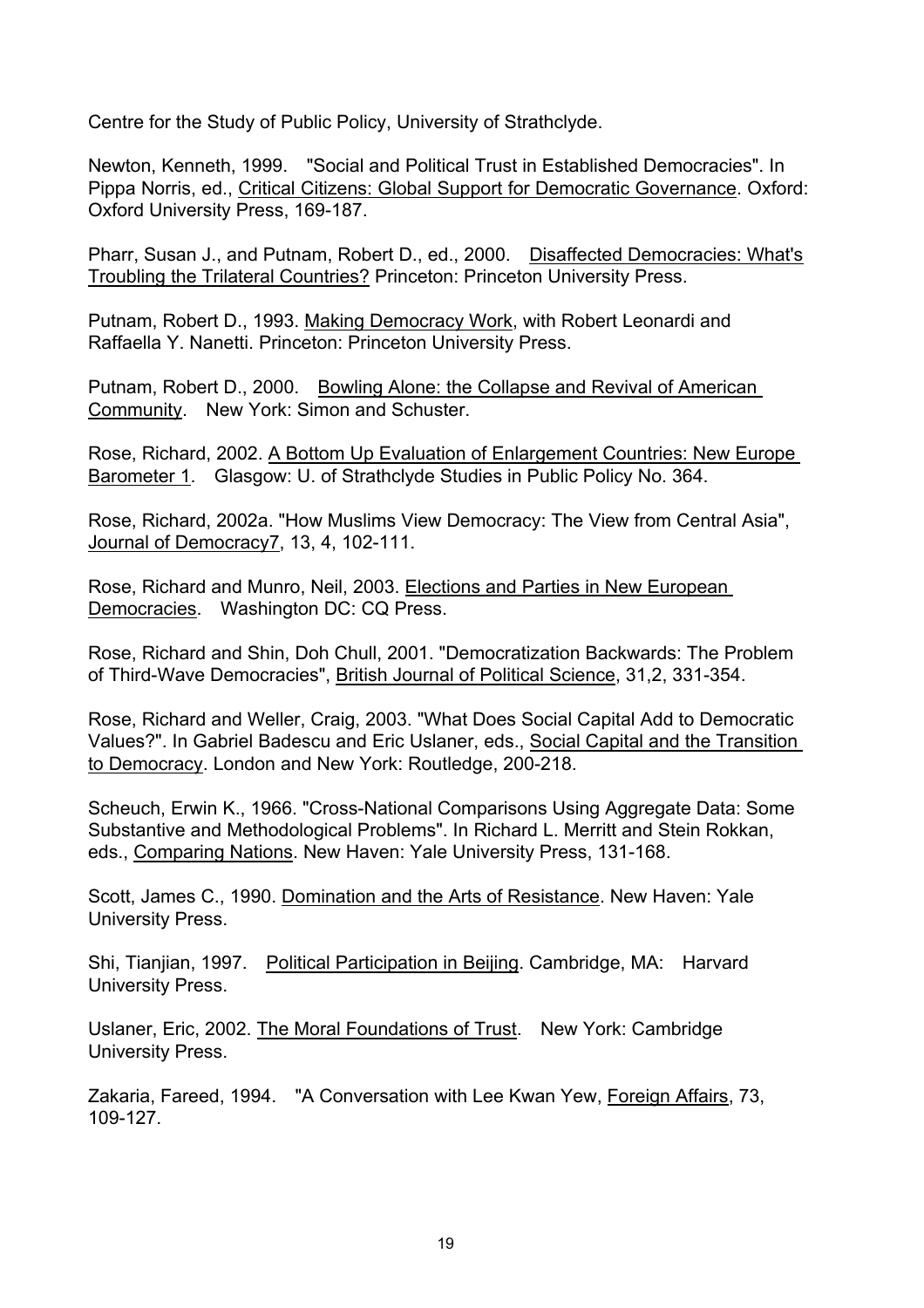## TABLES

- I.1A Asian Trust in Political Institutions
- .1B Post-Communist Trust in Political Institutions
- I.2A Factor Analysis of Asian Trust (7 indicators, as already run
- .2B Factor Analysis of Post-Communist Trust ( 7 ", as run
- II.1 Social Influences have little Influence on Trust
- III 1 Economic Influences on Political Trust
- IV.1 Generic Political Indicators by Continent
- .2 Influence of Generic Political Indicators
- V.1 Combining Generic Influences on Political Trust
- VI 1 No Consensus among Asians about Values
	- .2 Six Dimensions of Values: Factor Analysis
	- .3 Testing what Asian Values Add to Generic Influences
	- .4 Generic Values Dominate in Post-Communist Europe
	- .5 Generic influences on Political Trust across Continents
	- .6 What Particular Variables add to Generic Influences

APPENDIX TABLES:

A.1 Summary description of Independent Variables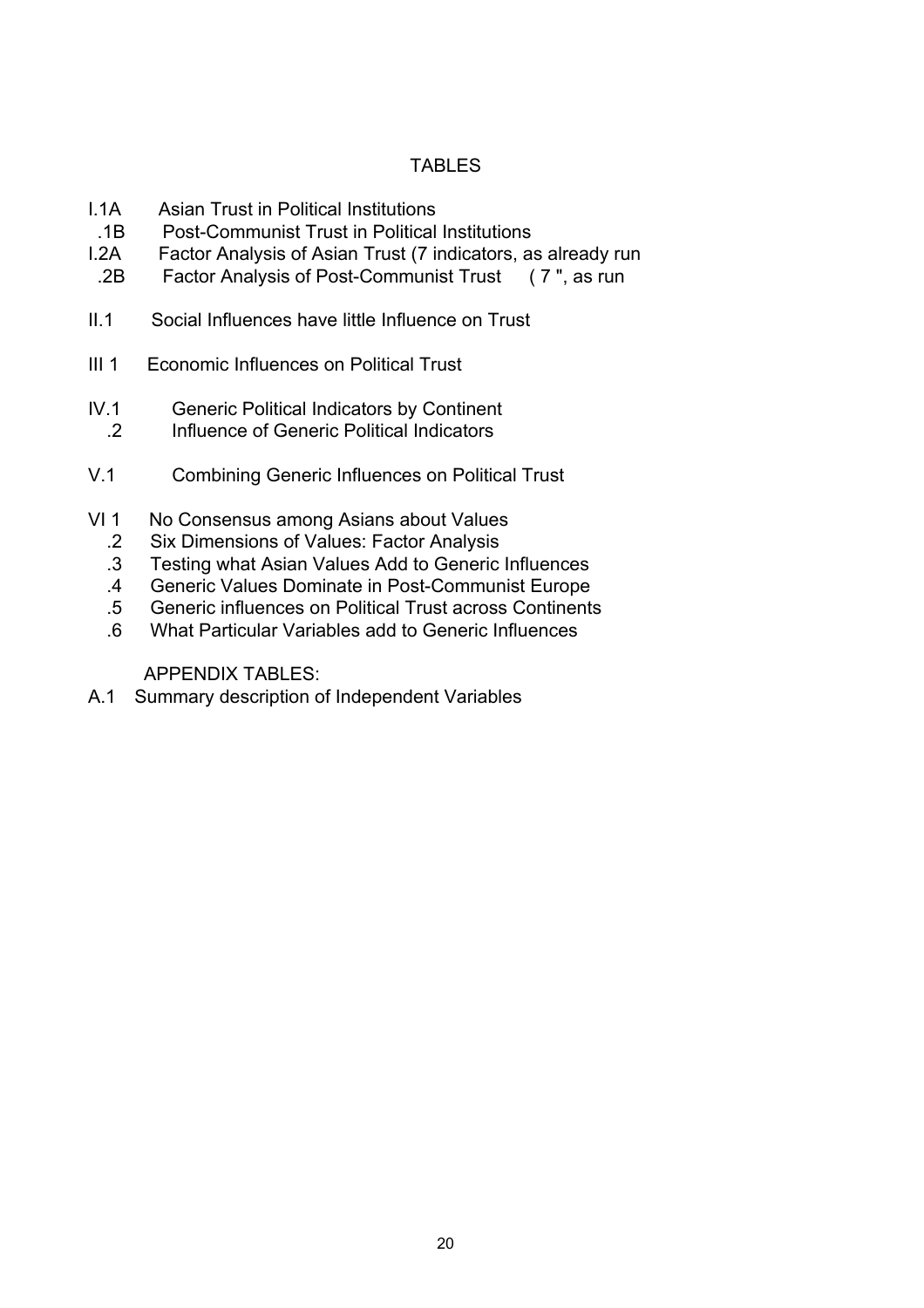| Table 1.1A Asian Trust in Political Institutions         |                |                 |                |                                                               |                          |                           |                             |                        |
|----------------------------------------------------------|----------------|-----------------|----------------|---------------------------------------------------------------|--------------------------|---------------------------|-----------------------------|------------------------|
| Q. I'm going to name a number of institutions.           |                |                 |                | For each one, please tell me how much trust you have in them. |                          |                           |                             |                        |
| uite a lot of trust, not very much trust or none at all. |                |                 |                |                                                               |                          |                           |                             |                        |
|                                                          | Television     | Army            | Courts         |                                                               |                          | Police News-pap Parlia-me | Parties                     | Country                |
|                                                          |                |                 |                |                                                               | ers                      | Ħ                         |                             | mean                   |
|                                                          |                |                 |                | (% trusting quite a lot or                                    |                          | a great deal)             |                             |                        |
| China                                                    | 84             | 95              | $\mathcal{L}$  | 77                                                            | (51)                     | 86                        | $\cancel{5}$                | $\mathcal{L}^{\sharp}$ |
| Thailand                                                 | 94             | $\%$            | 58             | 56<br>47                                                      | <u>ы</u>                 | 55                        | 47                          | 60                     |
| Mongolia                                                 | 64             | 65              | 45             |                                                               | 42                       | 75                        | $\mathcal{S}^{\mathcal{C}}$ | 53                     |
| Hongkong                                                 | $\overline{6}$ | $\mathcal{S}$   |                | na                                                            | na                       | 52                        | $\mathcal{S}$               | 53                     |
| Philipp                                                  | 64             | 54              |                | 46                                                            |                          | $\overline{4}$            | 35                          | 50                     |
| Korea                                                    | 94             | 50              | <b>R</b> & E q |                                                               | 54<br>75<br>67           | $\frac{5}{1}$             | $\frac{5}{2}$               | 49                     |
| Japan                                                    | 52             | $\frac{8}{5}$   |                | 59 \$<br>45                                                   |                          | 13                        | $\sigma$                    | 43                     |
| Taiwan                                                   | 43             | 58              | $\overline{4}$ |                                                               | 33                       | $\overline{5}$            | $\frac{9}{1}$               | 57                     |
| East Asia mean                                           | 57             | 99              | 99             | 53                                                            | 48                       | 43                        | 35                          | 52                     |
| Std. deviation                                           | 59             | $\overline{15}$ | $\Xi$          | $\Xi$                                                         | $\overline{\mathcal{L}}$ | 25                        | 27                          | 25                     |
| ð<br>Coefficient                                         | 97             | $\mathcal{Z}$   | $\Omega$       | $\overline{\Omega}$                                           | 44                       | 59                        | βŹ                          | $\frac{8}{3}$          |
| Source: East Asia Barometer 2001,                        |                |                 |                | /2002 (www.eastasiabarometer.org). Total unweighted N=12,217  |                          |                           |                             |                        |

Source: East Asia Barometer 2001/2002 (www.eastasiabarometer.org). Total unweighted N=12,217. weignte 3  $\ddot{\hat{q}}_{\rm H}$ Source: East Asia Barometer 2001/2002 (ww<br>Figure in parentheses subject to query. Figure in parentheses subject to query.

 $\overline{21}$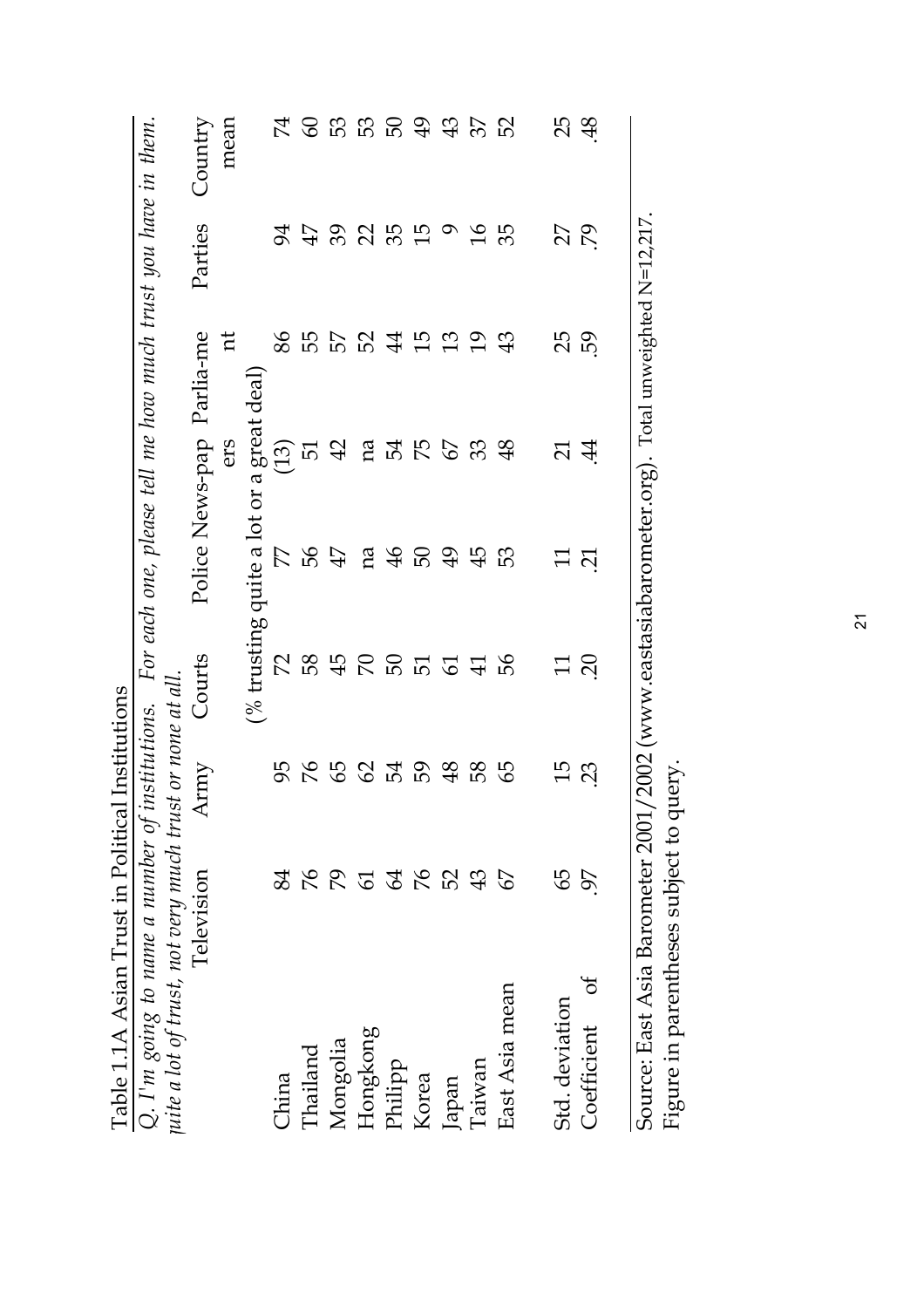| $Q.$ To what extent do you trust each                                             |                |                |                 |                    | of these political institutions to look after your interests? |                 |                                               | Please indicate on a |
|-----------------------------------------------------------------------------------|----------------|----------------|-----------------|--------------------|---------------------------------------------------------------|-----------------|-----------------------------------------------|----------------------|
|                                                                                   |                |                |                 |                    |                                                               |                 |                                               |                      |
| Scale with 1 for no trust at all and 7 great trust.<br>Television Army News-paper |                |                |                 | Police             | Courts Parlia-men                                             |                 | Parties                                       | Country              |
|                                                                                   |                |                | S               |                    |                                                               |                 |                                               | mean                 |
|                                                                                   |                |                |                 | (percent positive, | $\mathcal{L}$<br>5t<br>scores                                 |                 |                                               |                      |
| Bulgaria                                                                          | $\Xi$          |                | 27              | $\mathfrak{g}$     | 34                                                            | $\Omega$        | $\mathbb{S}$                                  | 33                   |
| Czech Republic                                                                    | $\overline{4}$ | $\infty$       | 34              |                    | 25                                                            | $\Omega$        |                                               | $\Im$                |
| Slovakia                                                                          | $\mathcal{L}$  | 55             |                 |                    | $\frac{9}{5}$                                                 |                 |                                               | $\Im$                |
| Hungary                                                                           | 89             | $\mathfrak{P}$ |                 |                    | 24                                                            | $\delta$        | $\sigma$ $\alpha$ $\mu$ $\sigma$ $\mu$ $\tau$ | $\mathbb{Z}$         |
| Poland                                                                            | 47             | 62             |                 |                    | $\overline{0}$                                                | 13              |                                               | $\overline{5}$       |
| Romania                                                                           |                | 34             |                 |                    | 24                                                            | $\infty$        |                                               | 28                   |
| Slovenia                                                                          | $\infty$       | 37             |                 |                    | 36                                                            | $\frac{1}{6}$   |                                               | $\overline{26}$      |
| Estonia                                                                           | 47             | 39             |                 |                    | $\frac{15}{1}$                                                | $\sigma$        | $\sigma$                                      | 25                   |
| Latvia                                                                            | $\mathcal{L}$  | 38             | $8889988888$    |                    | $\delta$                                                      | $\Box$          | $\infty$                                      | 24                   |
| Lithuania                                                                         | $\mathcal{E}$  | $\infty$       |                 | 8832282888         | $\overline{26}$                                               | $\overline{1}$  | 8                                             | 23                   |
| Russia                                                                            | $\mathcal{S}$  | 34             | ЯŠ              | 13                 | $\mathfrak{L}$                                                |                 | $\overline{\phantom{a}}$                      | $\Omega$             |
| NEB mean                                                                          | $\overline{4}$ | $\Xi$          | 34              | $\overline{2}$     | 24                                                            | 14              | $\Xi$                                         | $\overline{28}$      |
| Std. deviation                                                                    |                |                | $\overline{11}$ | $\infty$           | $\bullet$                                                     | $\mathbf \circ$ | $\mathbf{Q}$                                  | $\infty$             |
| ð<br>Coefficient                                                                  | 26             | 25             | 32              | 28                 | $\overline{26}$                                               | 45              | 55                                            | $\overline{26}$      |
| variation                                                                         |                |                |                 |                    |                                                               |                 |                                               |                      |
| Source: New Europe Barometer<br>$N = 13,010.$                                     |                |                |                 |                    | 2001 (www.cspp.strath.ac.uk and Rose,                         | 2002).          | Total unweighted                              |                      |

Table 1.1B Post-Communist Trust in Political Institutions Table 1.1B Post-Communist Trust in Political Institutions

22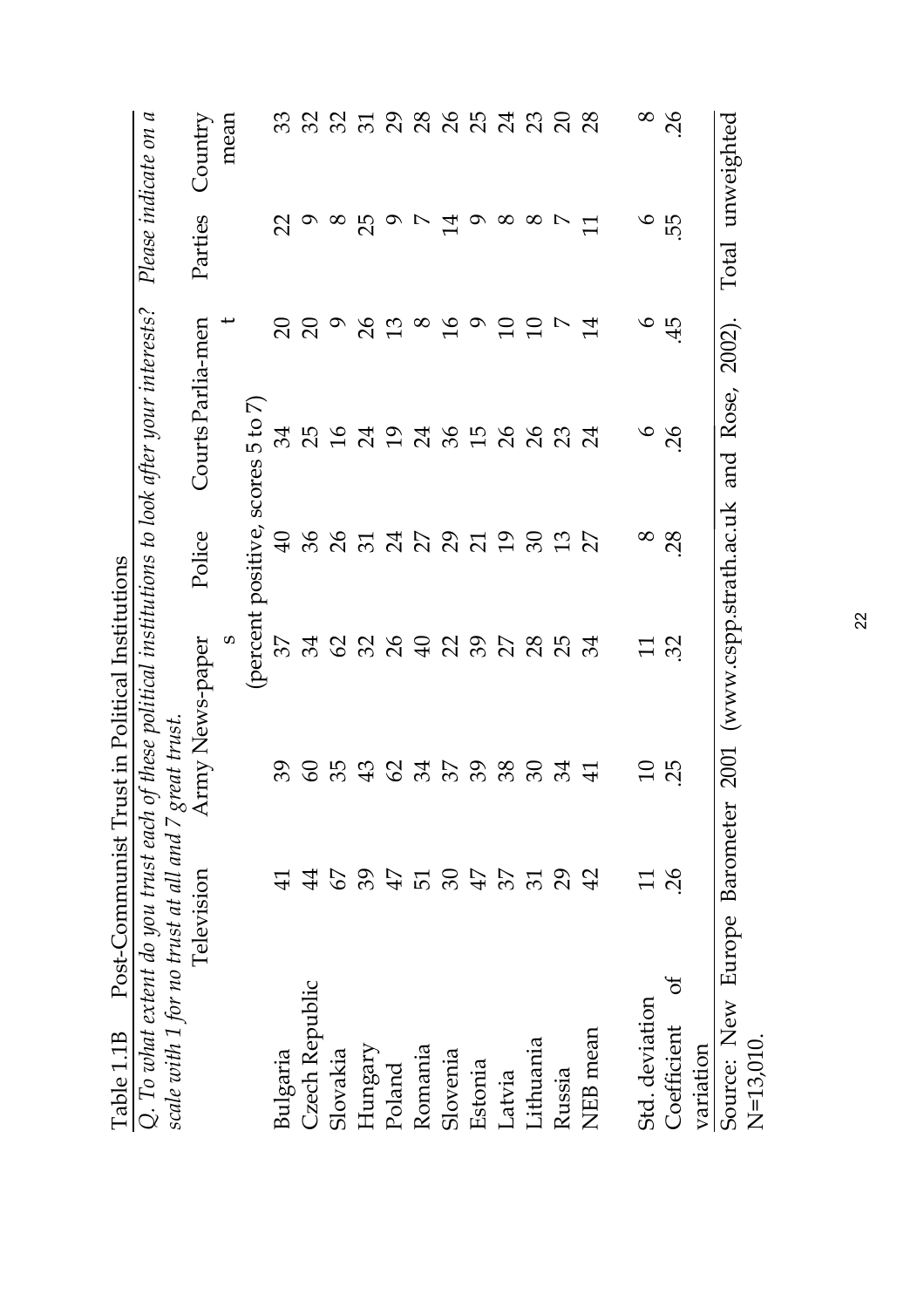| Factor loadings (rotated varimax solution)                           | 1 Political          | 2 Media               |
|----------------------------------------------------------------------|----------------------|-----------------------|
| Political Parties                                                    | 85<br>Inst.          | $\overline{10}$       |
| Parliament                                                           | 83                   | 13                    |
| Army                                                                 | 74                   | $\overline{.19}$      |
| Police                                                               | $\tilde{e}$          | 32                    |
| Courts                                                               | 54                   | 28                    |
| Newspapers                                                           | 15                   | 87                    |
| Television                                                           | 23                   | 81                    |
| Eigen Value:                                                         | 3.31                 | 1.06                  |
| Variance Explained:                                                  | 47.3%                | 15.1%                 |
| Source: As in Table I.1A. For details of indicators, see Table I.1A  |                      |                       |
| Factor Analysis of Post-Communist Trust<br>Table I.2B                |                      |                       |
| Factor loadings (rotated varimax solution)                           | 1 Political<br>Inst. | 2 Media               |
| Courts                                                               | 78                   | $\Xi$                 |
| Parliament                                                           | 76                   | $\Xi$                 |
| Police                                                               | 57.                  | $\overline{17}$       |
| Political Parties                                                    | 74                   | $\overline{12}$       |
| Army                                                                 | 54                   | $\tilde{\mathcal{L}}$ |
| Television                                                           | $\overline{.18}$     | $\mathcal{S}$         |
| Newspapers                                                           | $\ddot{17}$          | $\overline{5}$        |
| Eigen Value:                                                         | 3.17                 | 1.30                  |
| Variance Explained:                                                  | 45.4%                | 18.6%                 |
| Source: As in Table I.1B. For details of indicators, see Table I.1B. |                      |                       |

Table I.2A Factor Analysis of Asian Trust Table I.2A Factor Analysis of Asian Trust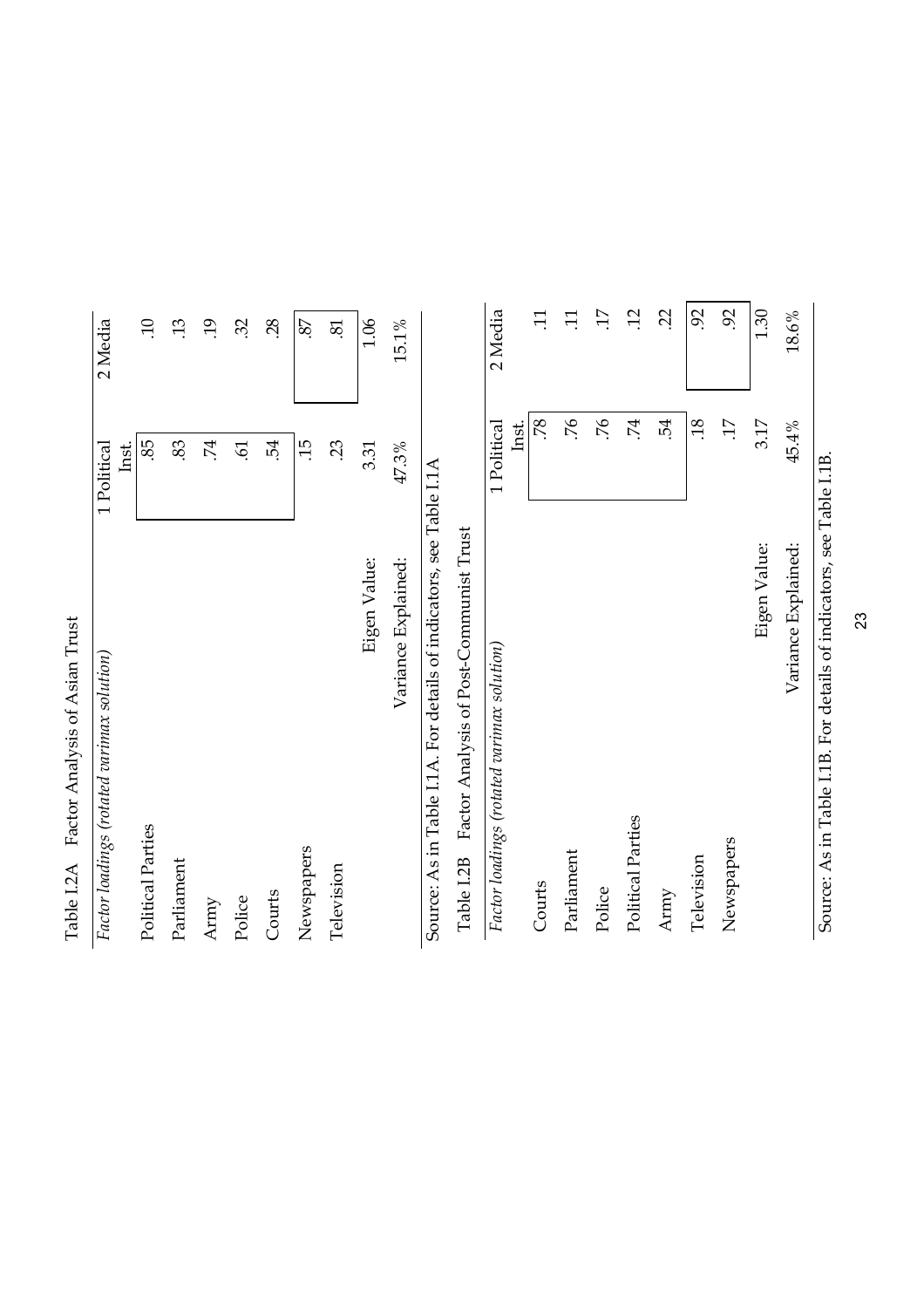|                      |                | Tadie II.I. The IINFLUENCE OF SOCIAL DIFFERENCES |                       |
|----------------------|----------------|--------------------------------------------------|-----------------------|
|                      | E Asia         | Post-Comm                                        | Merged                |
| (R <sup>2</sup> )    | $(7.2\%)$      | $(4\%)$                                          | $(1.6\%)$             |
|                      | Beta           | Beta                                             | Beta                  |
| Education            | $-14$          | n.s.                                             | $-10$                 |
| Age                  | $\frac{90}{5}$ | n.s.                                             | n.s.                  |
| Married              |                | 80                                               | $\overline{\text{8}}$ |
| Sex: female          | n.s.           | n.s.                                             | n.s.                  |
| Religious attendance | n.S.           | n.s.                                             | n.s.                  |
|                      |                |                                                  |                       |

Table II.1 THE INFLUENCE OF SOCIAL DIFFERENCES THE INEITENCE OF COCIAL DIFFERENCE  $T_{\alpha}l_{\alpha}l_{\alpha}$  II 1

N.s. In view of the very large sample size, all variables that fail to attain the .000 level are classified as not significant. N.s. In view of the very large sample size, all variables that fail to attain the .000 level are classified as not significant.

Source: As in Tables I.1A & I.1B Source: As in Tables I.1A & I.1B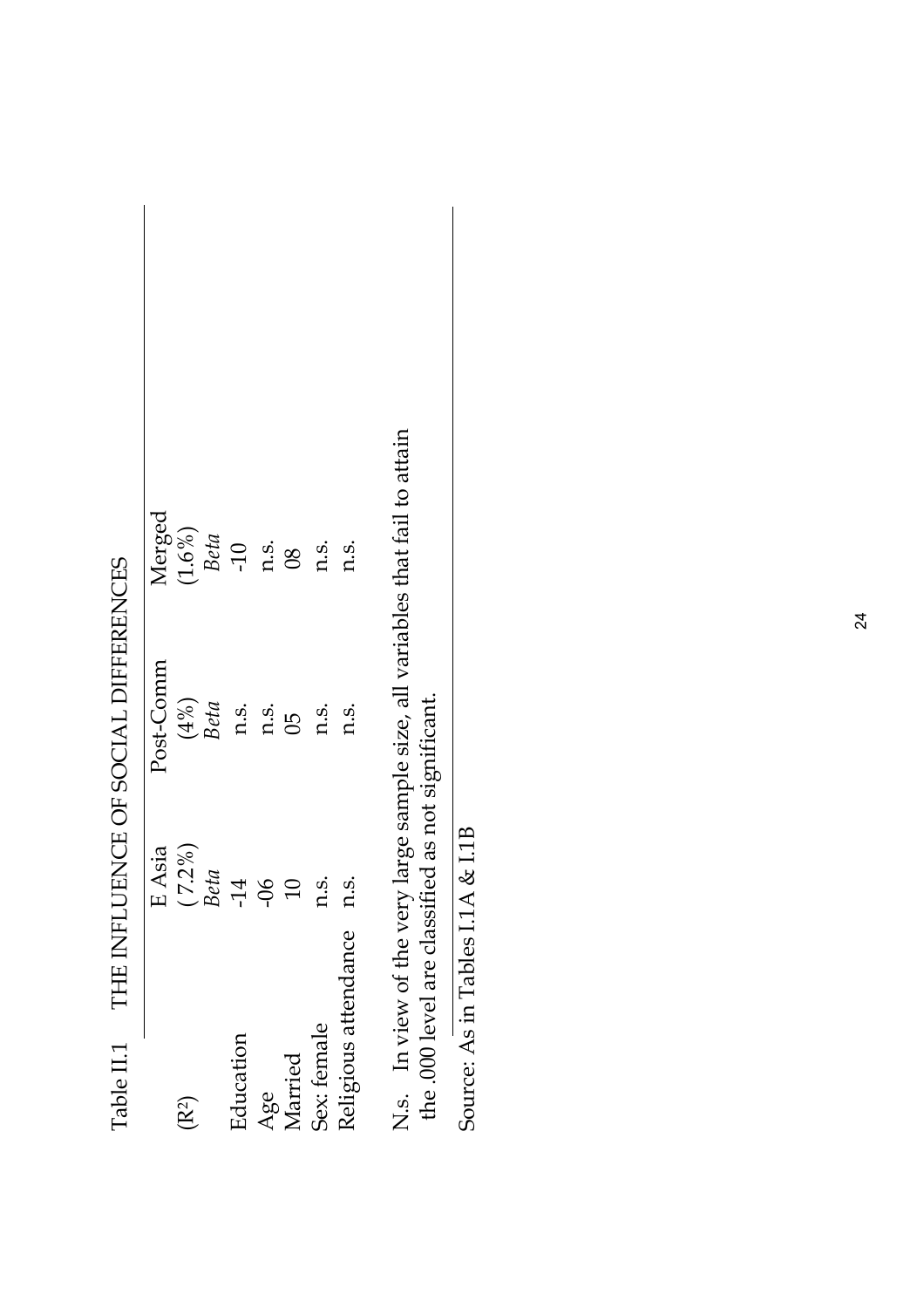|                   | E Asia        | Post-Comm         | Merged          |
|-------------------|---------------|-------------------|-----------------|
| $(\mathbb{R}^2)$  | $(24.8\%)$    | $(8.6\%)$<br>Beta | $(11.3\%)$      |
|                   | Beta          |                   | Beta            |
| National economy  |               |                   |                 |
| Today             |               | $\overline{14}$   | $\Omega$        |
| In 5 years        | $rac{36}{20}$ | 11                | 13              |
| GDP per capita    | 50-           | မြ                | $\frac{90}{5}$  |
| Household economy |               |                   |                 |
| Today             | $-94$         | 80                | $\overline{60}$ |
| In 5 years        | n.s.          | $-06$             | $-06$           |

| <br> <br> <br>                                                      |
|---------------------------------------------------------------------|
| I<br>ı<br>l                                                         |
|                                                                     |
| .<br>1                                                              |
| <br> <br> <br>;<br>;                                                |
| ひききょくりょうく ひはりょうきょうじょう りょうりょくりほ<br>I<br>ı                            |
| I                                                                   |
| $\overline{\phantom{a}}$<br>I<br>١<br>$\overline{\phantom{a}}$<br>I |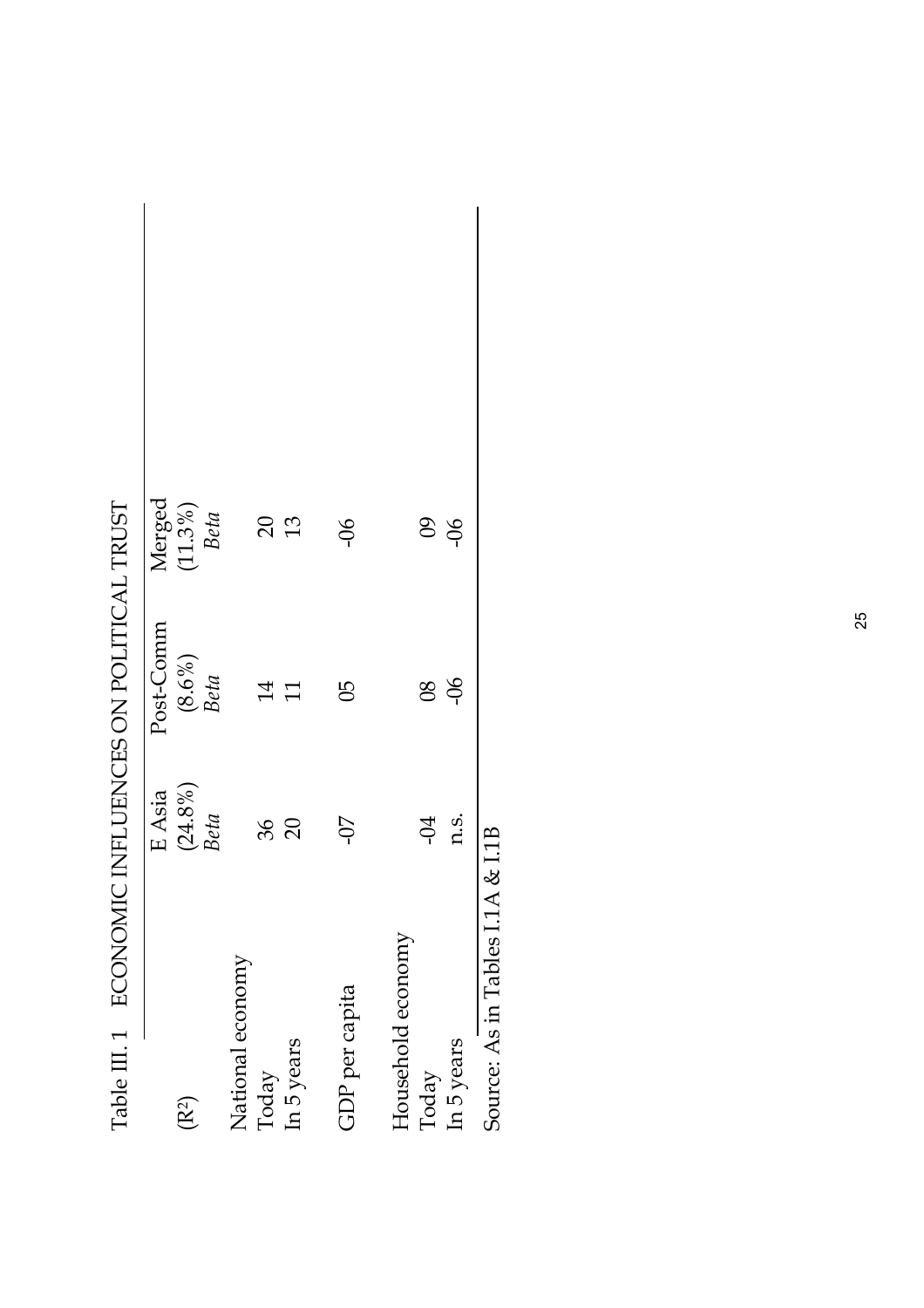| ֚<br>-----------<br>I<br>( |
|----------------------------|
|                            |
| $\frac{1}{2}$              |
| i                          |
|                            |
| こうこうしょう<br>(               |
|                            |
|                            |
| I                          |

NEB East Asia NEB East Asia

(Percent)<br>Q. Here is a scale: 1 means complete dictatorship and 10 means

complete democracy. Where would you place our country on this scale during the period of [name the most recent government under *complete democracy. Where would you place our country on this scale during the period of [name the most recent government under Q. Here is a scale: 1 means complete dictatorship and 10 means* authoritarian rule] *authoritarian rule]*

59 25 59 25 Rates former regime above Rates former regime above

midpoint<br>Q. On a scale where 1 means complete dictatorship and 10 means complete democracy, where would you place the country under the *complete democracy, where would you place the country under the Q. On a scale where 1 means complete dictatorship and 10 means* present government? *present government?*

| 59                       |          | 55                              |                                                                      |                          | $\mathcal{L}$                 |                                                                   |               | ටි                       |                                        | $\mathbf \Omega$         |
|--------------------------|----------|---------------------------------|----------------------------------------------------------------------|--------------------------|-------------------------------|-------------------------------------------------------------------|---------------|--------------------------|----------------------------------------|--------------------------|
| $\overline{\mathcal{A}}$ |          | 37                              |                                                                      |                          | 52                            |                                                                   |               | 23                       |                                        | $\frac{5}{1}$            |
| above                    |          |                                 |                                                                      |                          |                               |                                                                   |               |                          |                                        |                          |
| regime                   |          |                                 |                                                                      |                          |                               |                                                                   |               |                          |                                        |                          |
| present                  |          |                                 |                                                                      |                          | Most, almost everyone corrupt |                                                                   |               | Strongly, somewhat agree |                                        | Strongly, somewhat agree |
| Rates                    | midpoint | Identifies with political party | $Q$ . How widespread do you think corruption and bribe-taking are in | the national government? |                               | Q. We should get rid of parliament and elections and let a strong | leader decide |                          | The military should govern the country |                          |
|                          |          |                                 |                                                                      |                          |                               |                                                                   |               |                          | $\dot{\rm Q}$                          |                          |

Source: As in Tables I.1A & I.1B Source: As in Tables I.1A & I.1B

*Transparency International index: mean score* 5 4.1

Transparency International index: mean score

 $\frac{1}{4}$ 

LŊ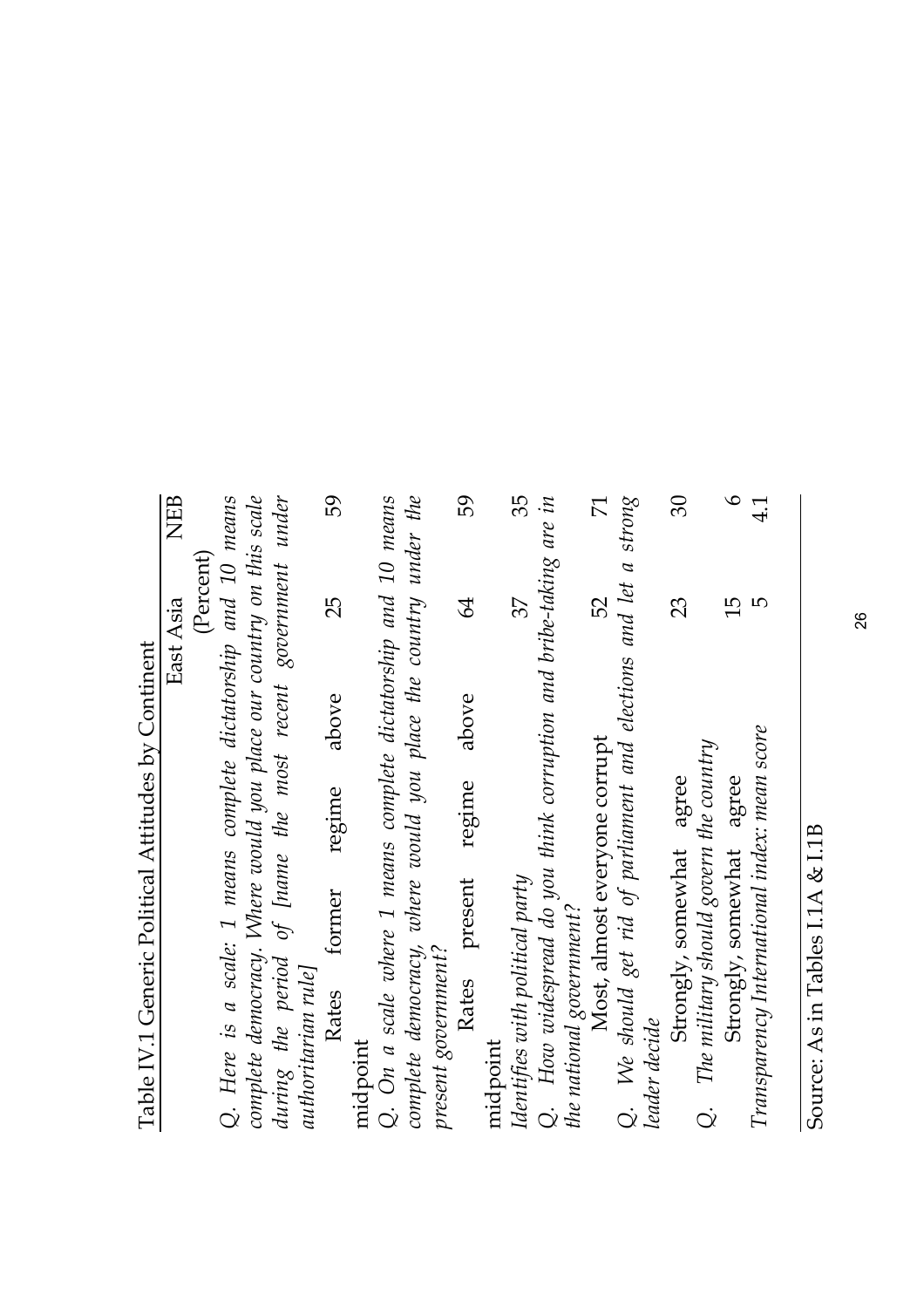|                              | E Asia          | Post-Comm       | Merged             |  |
|------------------------------|-----------------|-----------------|--------------------|--|
| $(\mathsf{R}^2)$             | $(13.9\%)$      |                 |                    |  |
|                              | Beta            | $(14.2\%)$ Beta | $(10.3\%)$<br>Beta |  |
| Sees governors as corrupt    | $-26$           | -19             |                    |  |
| Transparency Intl index      | -19             | $\infty$        | 258                |  |
| Pro former political regime  | $\overline{0}$  | 0.5             |                    |  |
| Pro current political regime | n.s.            | $\overline{21}$ | 16                 |  |
| Prefer dictator              | n.s.            | $-07$           |                    |  |
| Army should rule             | $\overline{13}$ | 05              | 80                 |  |
| Party identification         | n.s.            | $\overline{11}$ | $\overline{C}$     |  |
|                              |                 |                 |                    |  |
|                              |                 |                 |                    |  |

Table IV.2 THE INFLUENCE OF GENERIC POLITICAL INDICATORS Table IV.2 THE INFLUENCE OF GENERIC POLITICAL INDICATORS

Source: As in Tables I.1A and I.1B Source: As in Tables I.1A and I.1B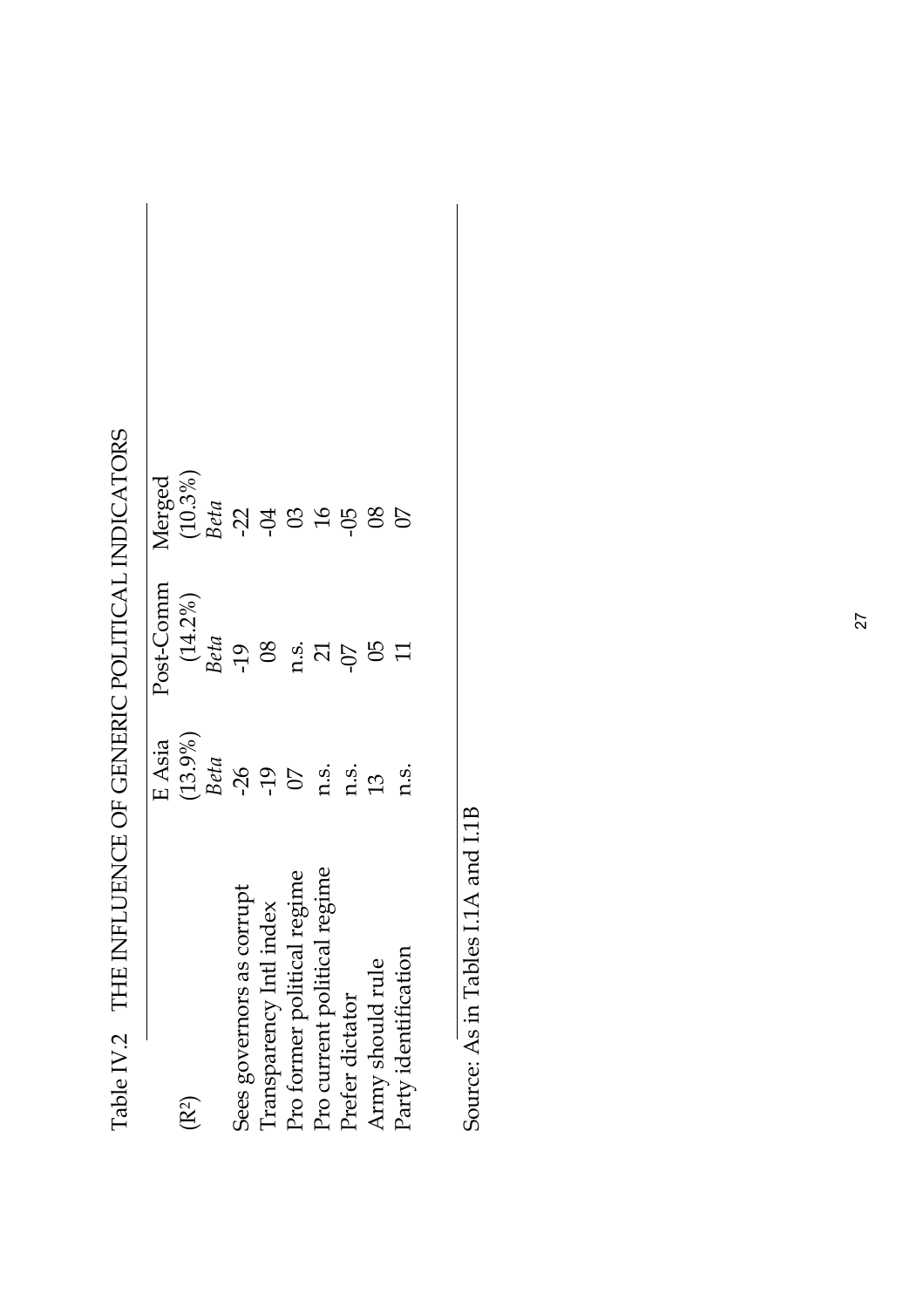| ;<br>(    |                                      | l           |
|-----------|--------------------------------------|-------------|
| <br> <br> |                                      | í<br>ı<br>ı |
|           |                                      | l           |
|           |                                      | í           |
|           |                                      | j<br>)      |
|           | ・・・・・・・・・ りょう ・・・・・・・・・・・・ りょうしょうしょう | l<br>i      |
|           |                                      | ı           |
|           |                                      | I<br>ł      |
|           | ĺ                                    | I<br>l<br>I |

| (R <sup>2</sup> )                                     | BetaBeta<br>East Asia<br>$(33.7\%)$ | $(16.2\%)$<br>NEB<br>Beta | Merged<br>$(19.4\%)$                   |
|-------------------------------------------------------|-------------------------------------|---------------------------|----------------------------------------|
| Social structure<br>Education<br>Married              | $\overline{11}$<br>$\infty$         | $-07$<br>Z.               | $-08$<br>$\beta$                       |
| Religious attendance                                  | n.s.                                | n.s.                      | n.s.                                   |
| Age                                                   | n.s.                                | n.s.                      | n.s.                                   |
| Sex: female                                           | n.s.                                | n.s.                      | n.s.                                   |
| Economic conditions                                   |                                     |                           |                                        |
| National economy today                                |                                     | 50                        |                                        |
| National economy in 5 years                           | $\frac{5}{2}$                       | $\overline{O}$            | $\begin{array}{c} 15 \\ 2 \end{array}$ |
| GDP per capita                                        | $-26$                               | n.s.                      |                                        |
| Household economy today                               | n.s.                                | $\infty$                  | 8 <sup>o</sup>                         |
| Household economy in 5 years                          | n.s.                                | $n_{s}$                   | $n_{\rm s}$                            |
| Political                                             |                                     |                           |                                        |
| Sees governors as corrupt                             | $-19$                               | $-18$                     | $-19$                                  |
| Transparency Intl index                               | 24                                  | $50$                      | $\overline{0}$                         |
| Prefer dictator without election                      | n.s.                                |                           | <b>SO-</b>                             |
| Army should rule                                      | $\overline{60}$                     | 95                        | $\overline{8}$                         |
| Pro former regime                                     | 90                                  | n.s.                      | n.s                                    |
| Pro current regime                                    | n.s.                                | 14                        | $\infty$                               |
| Party identification                                  | n.s.                                | 10                        | 8 <sup>o</sup>                         |
| n.s.: not statistically significant at the .000 level |                                     |                           |                                        |

Source: As in Tables I.1A & I.1B Source: As in Tables I.1A & I.1B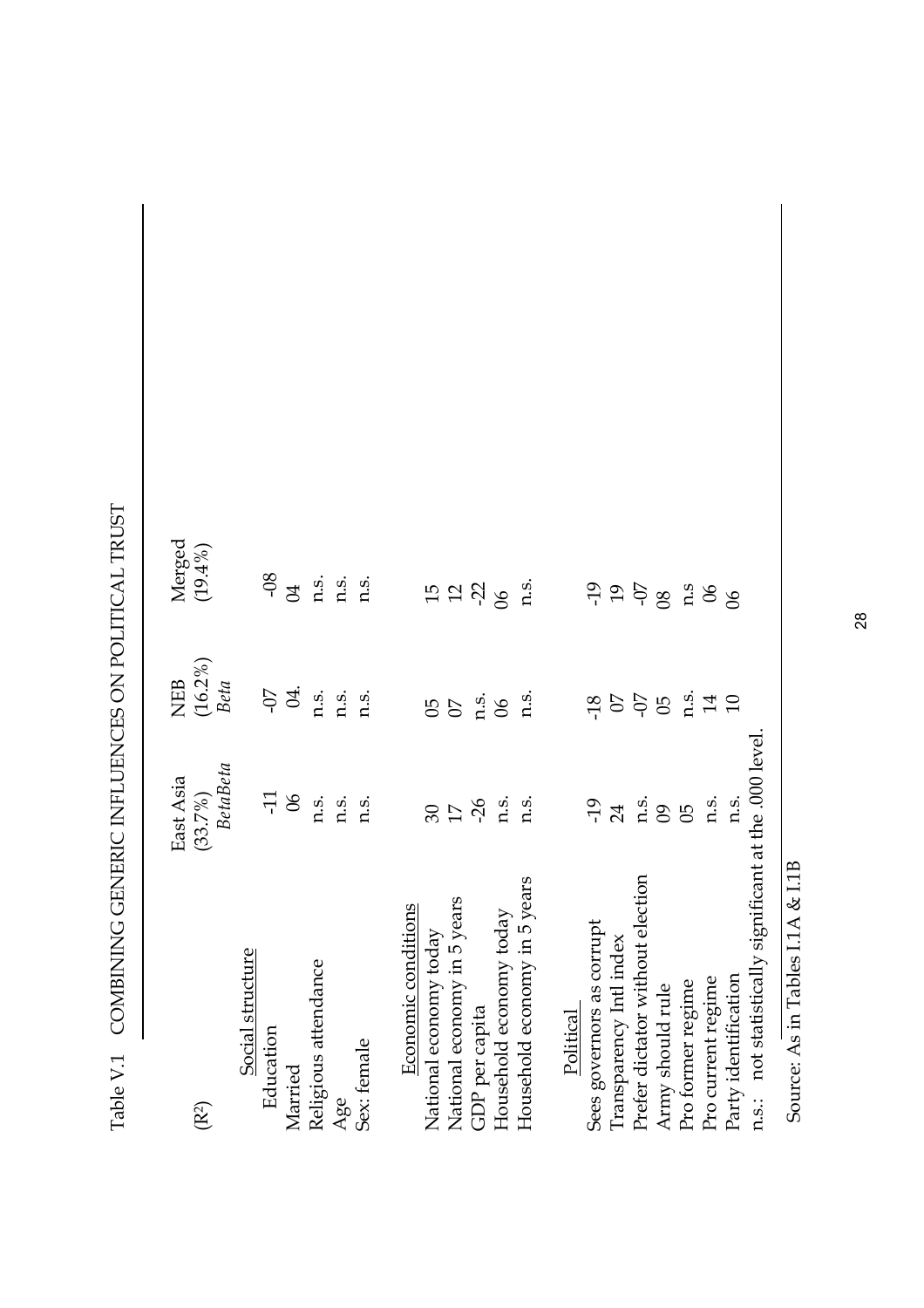|                                              | Agree                    | Disagree              | DK/NA           | Range                                                       |                |
|----------------------------------------------|--------------------------|-----------------------|-----------------|-------------------------------------------------------------|----------------|
|                                              |                          | (Percent respondents) |                 | Minimum                                                     | Maximum        |
| Family interests before individual interests | 29                       | $\frac{8}{10}$        |                 | 68 Japan                                                    | 88 Thailand    |
| Country should follow own path               | $\mathcal{Z}$            | Ħ                     |                 | 54 Korea                                                    | 95 Thailand    |
| Elders should mediate in disputes            | $\mathcal{S}$            | 35                    |                 | 34 Hong Kong                                                | 77 Thailand    |
| Best to accommodate in dispute with neighbor | $\overline{6}$           | 35                    |                 | 44 Taiwan                                                   | 79 Mongolia    |
| Individual should sacrifice for society      | $\infty$                 | 35                    | ഥ               | 16 Japan                                                    | 96 Thailand    |
| Diverse views create chaos                   | 8                        | 34                    |                 | 47 Korea                                                    | 76 Thailand    |
| Govt should keep state enterprises           | 58                       | 33                    |                 | 39 Taiwan                                                   | 85 Thailand    |
| Don't insist own opinion against co-workers' | 57                       | 37                    |                 | 43 China                                                    | 69 Mongolia    |
| Groups threaten harmony                      | 99                       | 36                    | ∞               |                                                             | 84 Thailand    |
| Moral political leaders should decide        | 51                       | $\ddot{4}$            | LO.             |                                                             | 76 Thailand    |
| National govt should centralize power        | 51                       | 39                    |                 | $35~\mathrm{Korea}$ $28~\mathrm{Japan}$ $22~\mathrm{Japan}$ | 81 Thailand    |
| Leaders should not compromise                | $\ddot{+}$               | $\ddot{4}$            | $^{\circ}$      | 31 Korea<br>30 Japan                                        | 80 Mongolia    |
| Govt checked by legislature cannot achieve   | $\ddot{+}$               | 44                    |                 |                                                             | 61 Mongolia    |
| Governors like head of a family              | 4                        | 51                    | Ю               | $13\ \mathrm{Japan}$                                        | 68 Mongolia    |
| Govt decides what can be discussed           | $\mathfrak{P}$           | ŦЬ                    |                 | $23$ Japan                                                  | 76 Mongolia    |
| Leaders should ignore minority views         | 39                       | 53                    | ∞               | $13\!$ Japan                                                | 54 Mongolia    |
| Judges should defer to executive             | 39                       | 51                    |                 | $20\,\mathrm{Japan}$                                        | 61 Philippines |
| Children should obey unreasonable parents    | 38                       | 8                     |                 | 22 Hong Kong                                                | 69 Mongolia    |
| Wives should obey their mothers-in-law       | 36                       | 59                    | 5               | $21\ \mathrm{Japan}$                                        | 50 China       |
| Success depends on fate                      | $\mathcal{E}$            | 61                    | $\mathbf{\sim}$ | 25 Japan                                                    | 55 Philippines |
| Relatives should be hired first              | 35                       | 59                    | ७               | 26 Korea                                                    | 65 Mongolia    |
| Leaders can ignore procedures                | $\overline{\mathcal{E}}$ | $\infty$              |                 | 14 Hong Kong                                                | 58 Mongolia    |
| Leaders should not tolerate opposing views   | $\mathcal{S}$            | 59                    | ⊴               | 7 Thailand                                                  | 73 Japan       |
| Uneducated should have as much say           | 25                       | И                     |                 | 7 China                                                     | 85 Thailand    |
| Men lose face under female boss              | ನ                        | 52                    |                 | 7 Hong Kong                                                 | 47 Thailand    |
| Source: As in Table I.1A                     |                          |                       |                 |                                                             |                |

29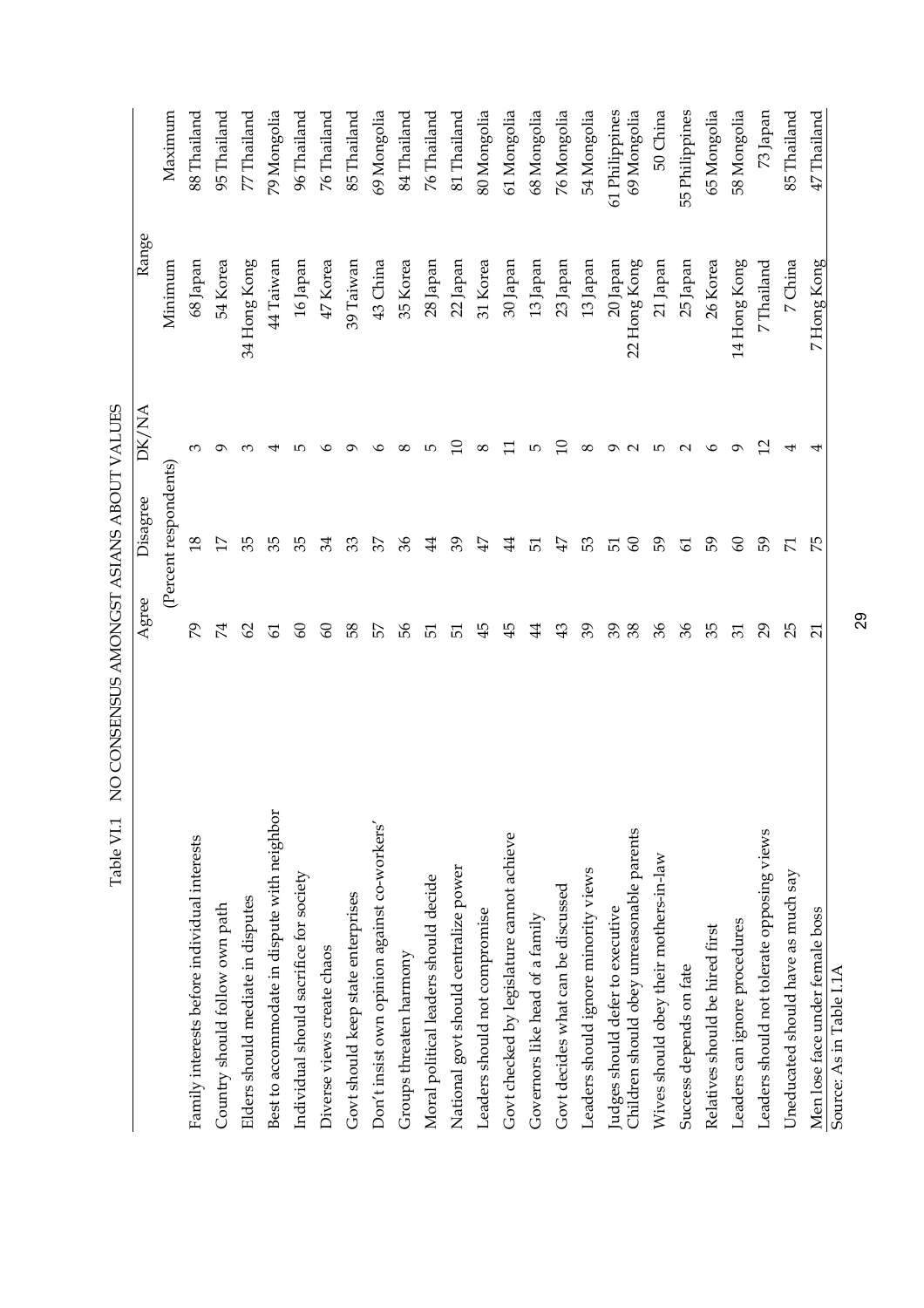| ١<br>l<br>ı                 |
|-----------------------------|
| ١<br>)<br>}<br>}            |
|                             |
| こんしょう ひょうしょうしょう しょうりょう<br>ı |
| ł                           |
| ׇ֚֘֝                        |
| ı<br>ı                      |

|                                                   | $\overline{\phantom{0}}$<br>$\mathbb{L}$ | F2              | F3                       | F4                  | rU<br>$\mathbf{L}$       | Ъб              |
|---------------------------------------------------|------------------------------------------|-----------------|--------------------------|---------------------|--------------------------|-----------------|
| Factor loadings (rotated varimax solution)        |                                          |                 |                          |                     |                          |                 |
| Country should follow own path                    | -.67                                     | S               | S.                       | $-0.1$              |                          | S               |
| Groups threaten harmony                           |                                          | Ξ.              | 35                       |                     | $\ddot{a}$ as $\ddot{a}$ | 90.             |
| Govt should keep state enterprises                | <u>và và</u>                             | $\ddot{5}$      | 60                       | 드 드                 |                          | $-0.8$          |
| Diverse views create chaos                        | $\dot{5}$                                | S.              | 42                       | S.                  | $\ddot{5}$               | $\ddot{5}$      |
| tralize power<br>National govt should cent        | 45                                       | $\ddot{c}$      | 33                       | 7.9897888           | $-0.5$                   | $-23$           |
| Leaders should ignore minority views              | $-0.09$                                  | 89              | $\ddot{5}$               |                     |                          |                 |
| Leaders should not tolerate opposing views        | $\ddot{S}6$                              | .53<br>51       | $9L$ -                   |                     |                          |                 |
| Governors like head of family                     | S.                                       |                 | 36                       |                     | $-0.59$                  |                 |
| e for society<br>Individual should sacrific       |                                          | 47              | $\odot$                  |                     |                          |                 |
| Leaders can ignore procedures                     |                                          | 43              | 26                       |                     |                          |                 |
| Moral political leaders should decide             |                                          | 42              | $\overline{\mathcal{S}}$ |                     | $-33$                    |                 |
| Judges should defer to executive                  |                                          | $\Xi$           | $rac{60}{59}$            | $\overline{10}$     |                          |                 |
| Govt checked by legislature cannot achieve        |                                          | $\overline{14}$ |                          | $-0$ .              | <u>s</u> g s             | 8.8889999999777 |
| discussed<br>Govt decides what can be             |                                          | $\ddot{36}$     | $\ddot{3}$               | SO.                 |                          |                 |
| Wives should obey their mothers-in-law            | $-02$                                    | 50.             | $\overline{6}$           |                     | $-0.7$                   | $-18$           |
| Children should obey unreasonable parents         | $\overline{5}$                           | $\ddot{c}$      | $-0.75$                  | 6.60                | $\ddot{5}$               | 39.58           |
| Men lose face under female boss                   |                                          | S.              |                          |                     | io.                      |                 |
| Relatives should be hired first                   |                                          | $\overline{14}$ | $-0.5$                   | 60                  | S.                       |                 |
| Don't insist on own opinion against coworkers'    | 8.58                                     | $\mathcal{S}$   | $\ddot{5}$               | $-0.4$              |                          | 3.74<br>3.74    |
| Family interests come before individual interests |                                          | $\ddot{14}$     | $-0.5$                   |                     |                          |                 |
| Best to accommodate in dispute with neighbor      | S                                        | 0               | $-0.5$                   | $\ddot{5}$          | .57<br>52<br>52          |                 |
| disputes<br>Elders should mediate in              | $\overline{56}$                          | S.              | .14                      | 28                  | 43                       | $-0.5$          |
| Success depends on fate                           | $\ddot{5}$                               | $\overline{C}$  | $\ddot{3}$               | 36                  | $\mathcal{S}$            | $-12$           |
| Uneducated should have as much say as educated    | $\Xi$                                    | 60              | E.                       | $\ddot{\mathrm{e}}$ | $-03$                    | $-66$           |
| romise<br>Leaders should not comp                 | $\ddot{5}$                               | 65              | 9L.                      | Ź.                  | $-0.09$                  | 53              |
| Eigen Value:                                      | 4.53                                     | 1.75            | 1.47                     | 1.38                | 1.12                     | 1.04            |
| Variance Explained:                               | 18.1%                                    | 7.0%            | 5.9%                     | 5.5%                | 4.5%                     | 4.1%            |

Source: As in Table I.1A Source: As in Table I.1A

30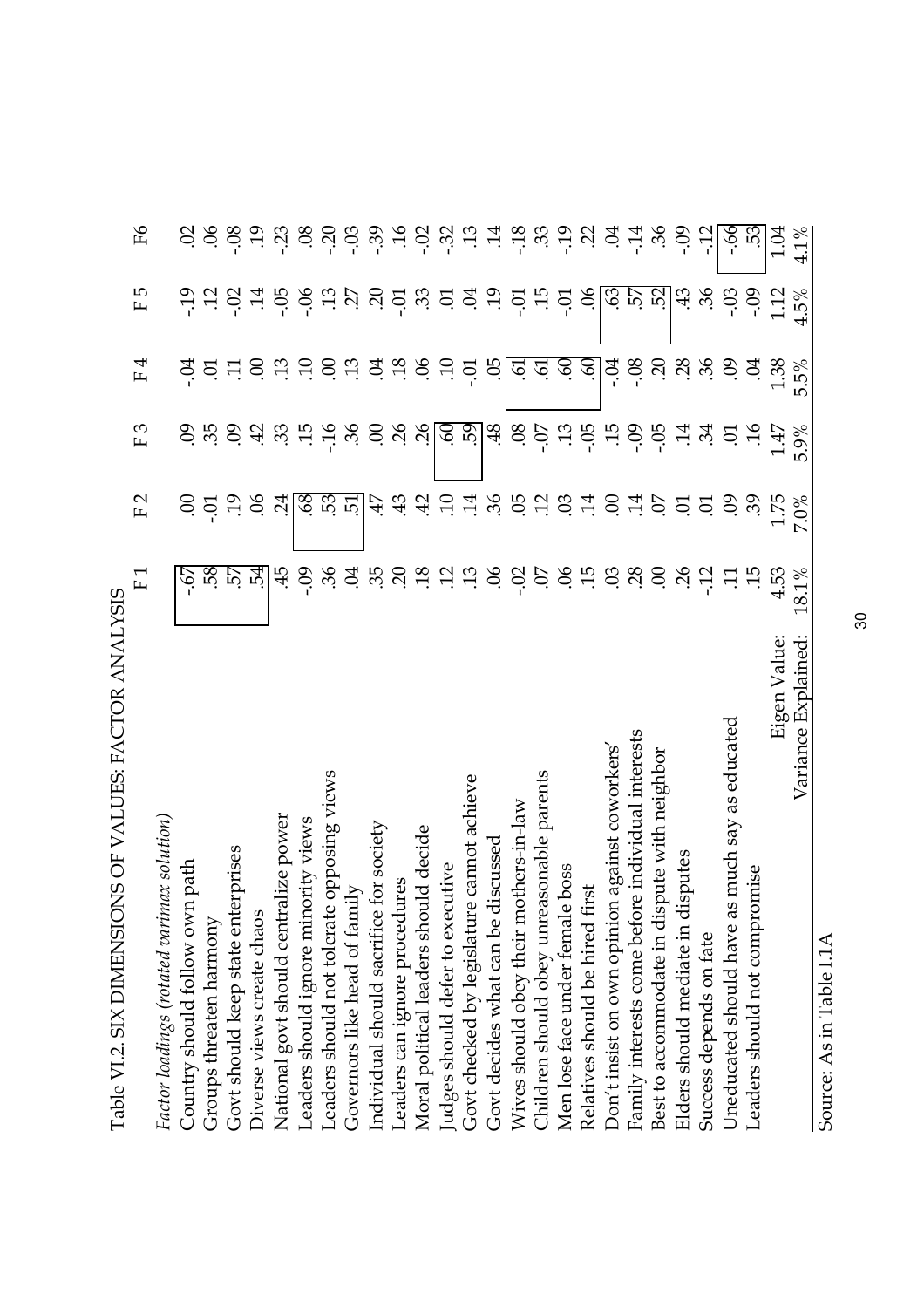|                                       | Asian  | Pol values | All        |
|---------------------------------------|--------|------------|------------|
| (R <sup>2</sup> )                     | (7.2%) | (17.5%)    | $(34.6\%)$ |
| Asian values                          | Beta   | Beta       | Beta       |
| Governors like head of family         | 20     | 14         | 07         |
| Wives should obey mother-in-law       | 14     | 08         | 07         |
| Groups threaten harmony               | 08     | 07         | n.s.       |
| Uneducated should have as much<br>say | n.s.   | 04         | n.s.       |
| Don't insist own opinion              | n.s.   | n.s.       | n.s.       |
| <b>Generic political values</b>       |        |            |            |
| See governors as corrupt              |        | $-25$      | $-18$      |
| Transparency Intl index               |        | $-16$      | 23         |
| Pro former regime                     |        | 06         | 05         |
| Army should rule                      |        | 10         | 08         |
| Prefer dictator                       |        | n.s.       | $-04$      |
| Economic conditions                   |        |            |            |
| National economy today                |        |            | 29         |
| National economy in 5 years           |        |            | 17         |
| GDP per capita                        |        |            | $-24$      |
| Social structure                      |        |            |            |
| Education                             |        |            | $-09$      |
| Married                               |        |            | 06         |
|                                       |        |            |            |

|--|

(Variables insignificant in all runs are omitted)

Source: As in Table I.1A and I.1B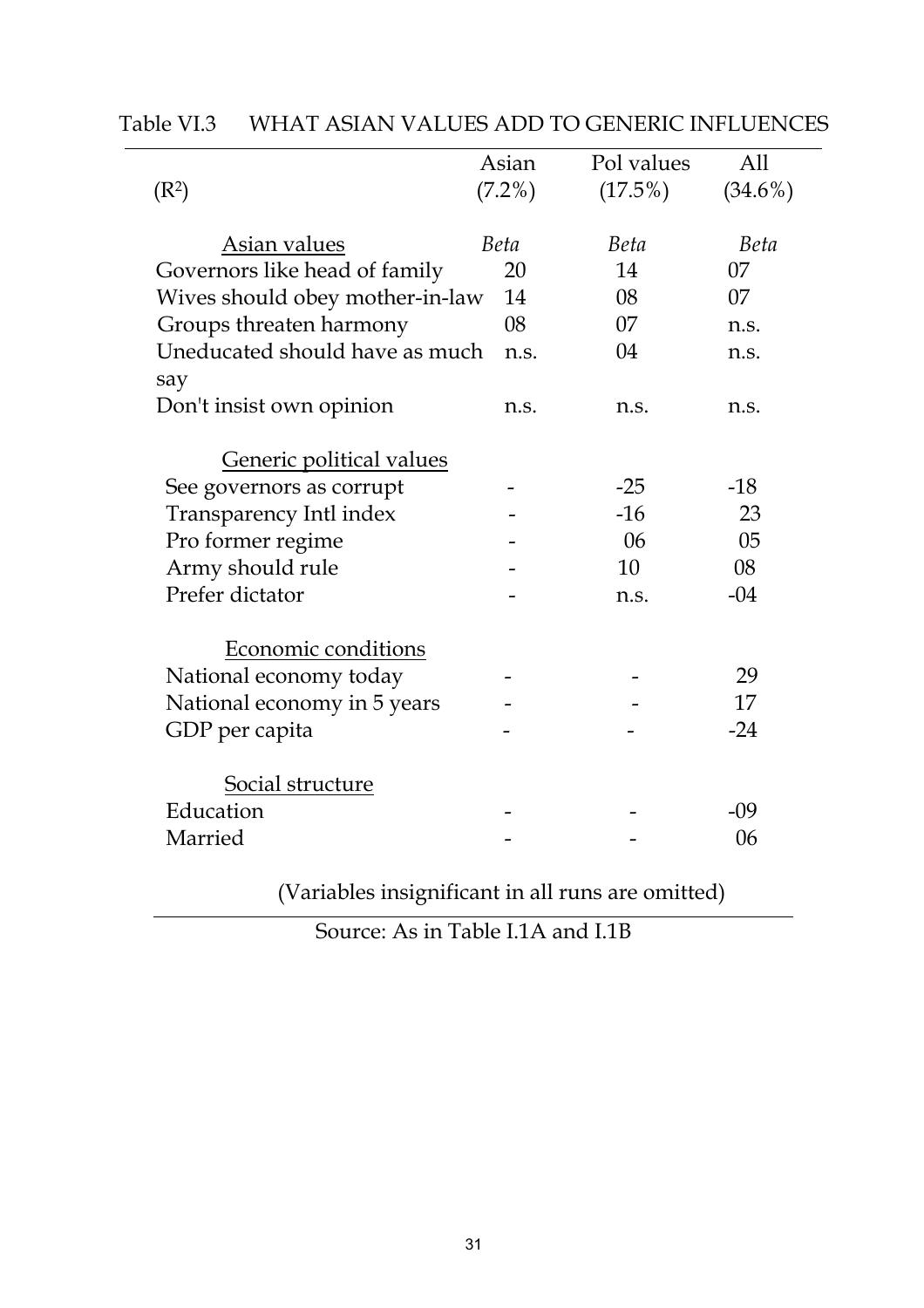| (R <sup>2</sup> )                                 | Post-Comm Pol values<br>$(1.7\%)$<br>Beta | $(14.2\%)$<br>Beta | All<br>$(16.2\%)$<br>Beta |
|---------------------------------------------------|-------------------------------------------|--------------------|---------------------------|
| Post-Communist values                             |                                           |                    |                           |
| Prefer return Comm. regime                        | $-09$                                     | n.s.               | n.s.                      |
| Govt by only the best people                      | $-08$                                     | n.s.               | n.s.                      |
| Generic political values                          |                                           |                    |                           |
| Sees governors as corrupt                         |                                           | $-19$              | $-18$                     |
| Transparency Intl index                           |                                           | 08                 | 07                        |
| Pro current regime                                |                                           | 21                 | 14                        |
| Prefer dictator                                   |                                           | $-06$              | $-07$                     |
| Army rule                                         |                                           | 05                 | $05\,$                    |
| Party identification                              |                                           | 11                 | 10                        |
| Economic conditions                               |                                           |                    |                           |
| National economy today                            |                                           |                    | 05                        |
| National economy in 5 years                       |                                           |                    | 07                        |
| Household economy today                           |                                           |                    | 06                        |
| Social structure                                  |                                           |                    |                           |
| Education                                         |                                           |                    | $-07$                     |
| Sex: female                                       |                                           |                    | 04                        |
| (Variables insignificant in all runs are omitted) |                                           |                    |                           |

## Table VI.4 GENERIC VALUES DOMINATE IN POST-COMMUNIST EUROPE

Source: As in Tables I.1A & I.1B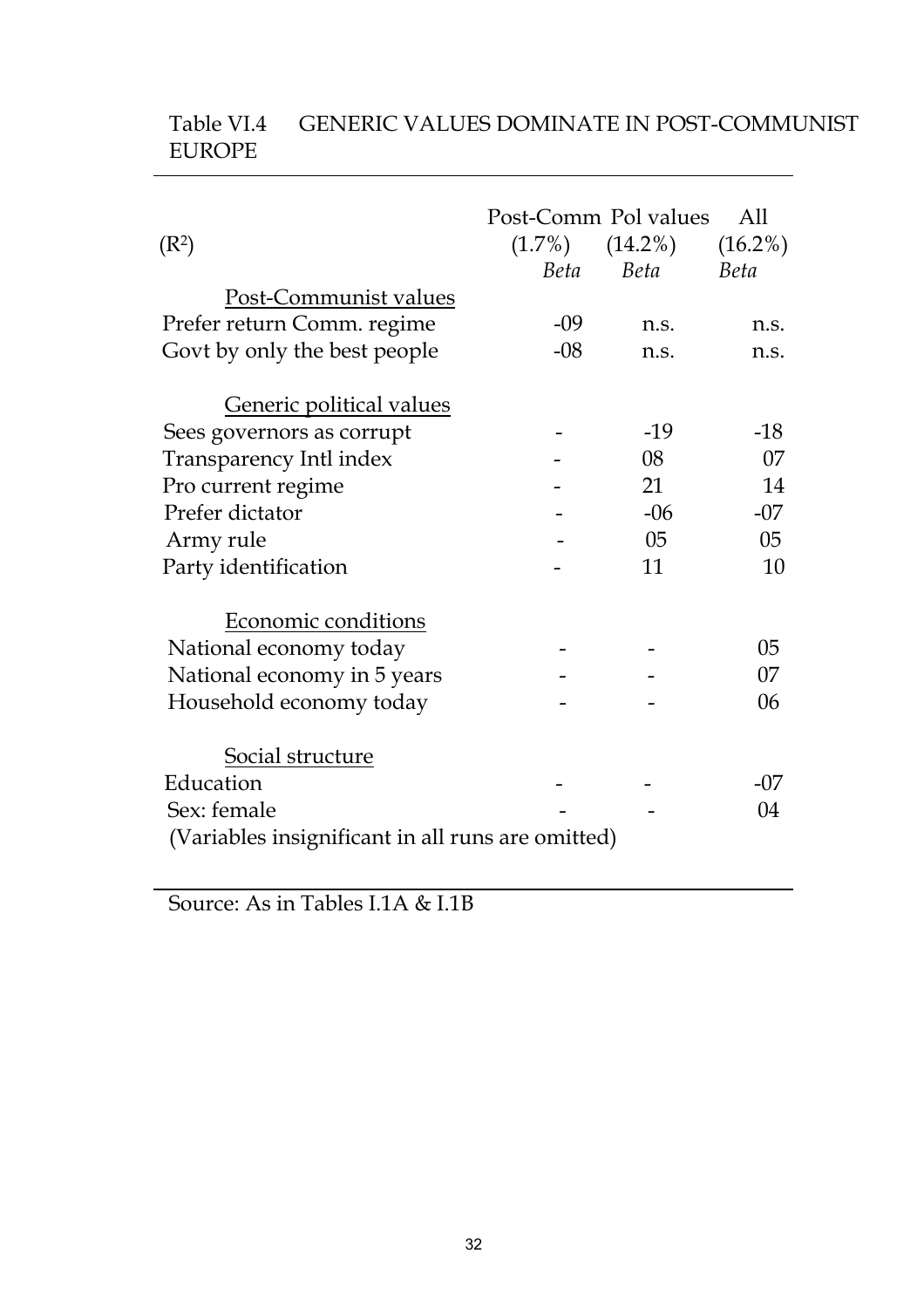| (R <sup>2</sup> )                                    | East Asia<br>46.5% | Post-Comm<br>16.9%<br>(Betas of significant variables only) | Merged<br>25.5% |
|------------------------------------------------------|--------------------|-------------------------------------------------------------|-----------------|
| Generic political values                             |                    |                                                             |                 |
| Sees governors as corrupt                            | $-14$              | $-20$                                                       | $-18$           |
| Transparency Intl index                              | 29                 | n.s.                                                        | 14              |
| Prefer dictator                                      | n.s.               | $-06$                                                       | $-05$           |
| Army rule                                            | 04                 | 05                                                          | 06              |
| Party identification                                 | n.s.               | 09                                                          | 06              |
| Pro former regime                                    | 04                 | n.s.                                                        | n.s.            |
| Pro current regime                                   | 09                 | 14                                                          | 12              |
| Economic                                             |                    |                                                             |                 |
| National economy today                               | 15                 | 05                                                          | 09              |
| National economy in 5 years                          | 09                 | 07                                                          | 09              |
| GDP per capita                                       | $-19$              | n.s.                                                        | $-12$           |
| Household economy today                              | n.s.               | 06                                                          | 06              |
| Household economy in 5 years                         | $-03$              | n.s.                                                        | n.s.            |
| <b>Social</b>                                        |                    |                                                             |                 |
| Education                                            | $-09$              | $-06$                                                       | $-08$           |
| Sex: female                                          | 04                 | 04                                                          | n.s.            |
| Married                                              | n.s.               | 03                                                          | n.s.            |
| Particularistic context                              |                    |                                                             |                 |
| China                                                | 44                 | n.s.                                                        | 27              |
| Russia                                               | n.s.               | $-11$                                                       | $-05$           |
| Particularistic values<br>Governors like head family | 10                 | n.s.                                                        | n.s.            |
| Uneducated people have say                           | $-05$              | n.s.                                                        | n.s.            |
|                                                      |                    |                                                             |                 |

# Table VI.5 GENERIC INFLUENCES ON POLITICAL TRUST ACROSS **CONTINENTS**

Source: As in Tables I.1A & I.1B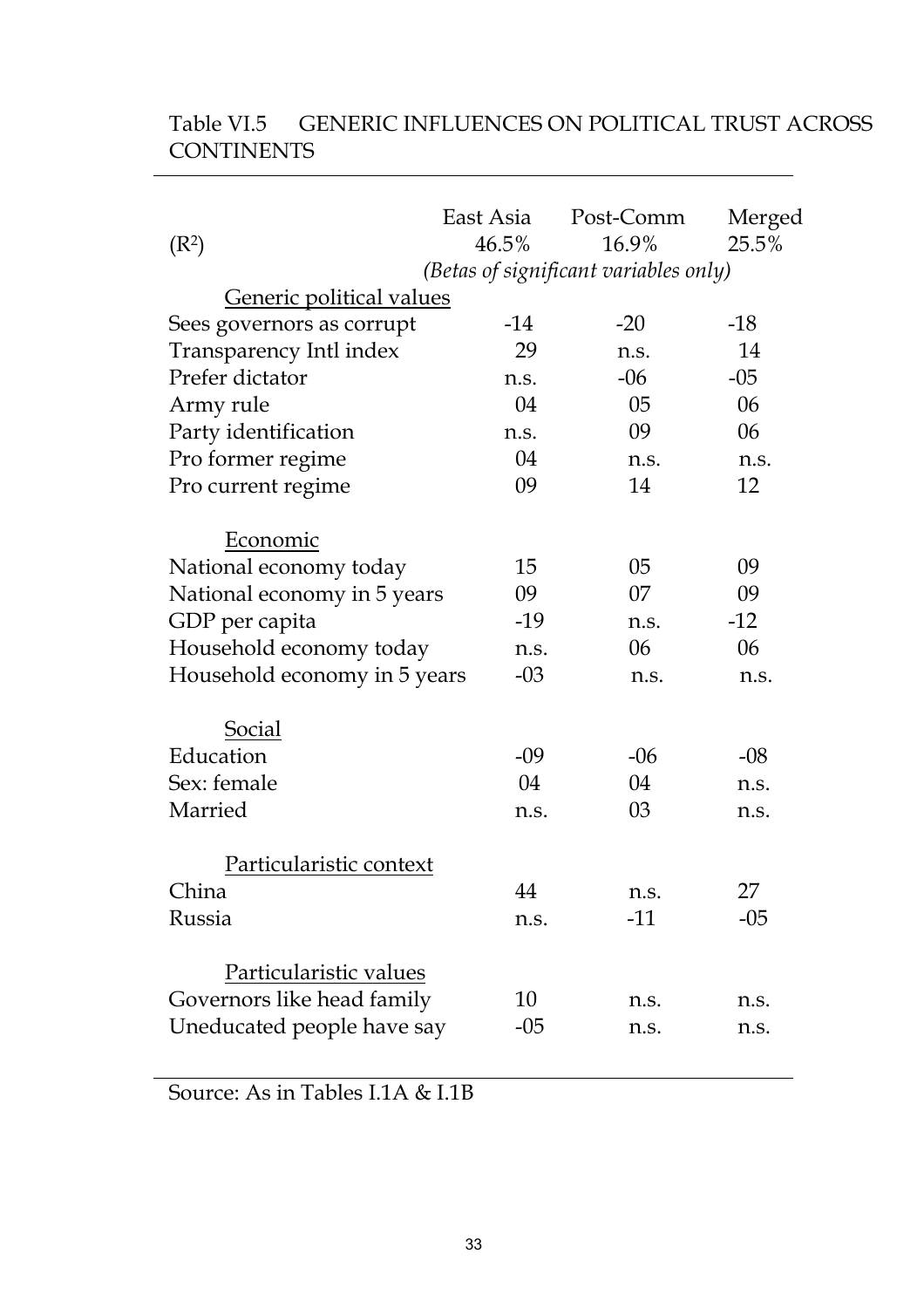|                       |         | East Asia Post-Comm                       | Merged |  |
|-----------------------|---------|-------------------------------------------|--------|--|
|                       |         | (% variance explained in political trust) |        |  |
| Generic influences    | 33.7    | 16.2                                      | 19.4   |  |
| Particular values add | $+0.9$  | 0.0                                       | NA     |  |
| PRC/Russia dummy adds | $+11.9$ | $+0.7$                                    | $+6.1$ |  |
| TotalR <sup>2</sup>   | 46.5    | 16.9                                      | 25.5   |  |
|                       |         |                                           |        |  |

## Table VI.6 WHAT PARTICULAR VARIABLES ADD TO GENERIC INFLUENCES

Source: Tables V.1, VI.3, 4 and 5.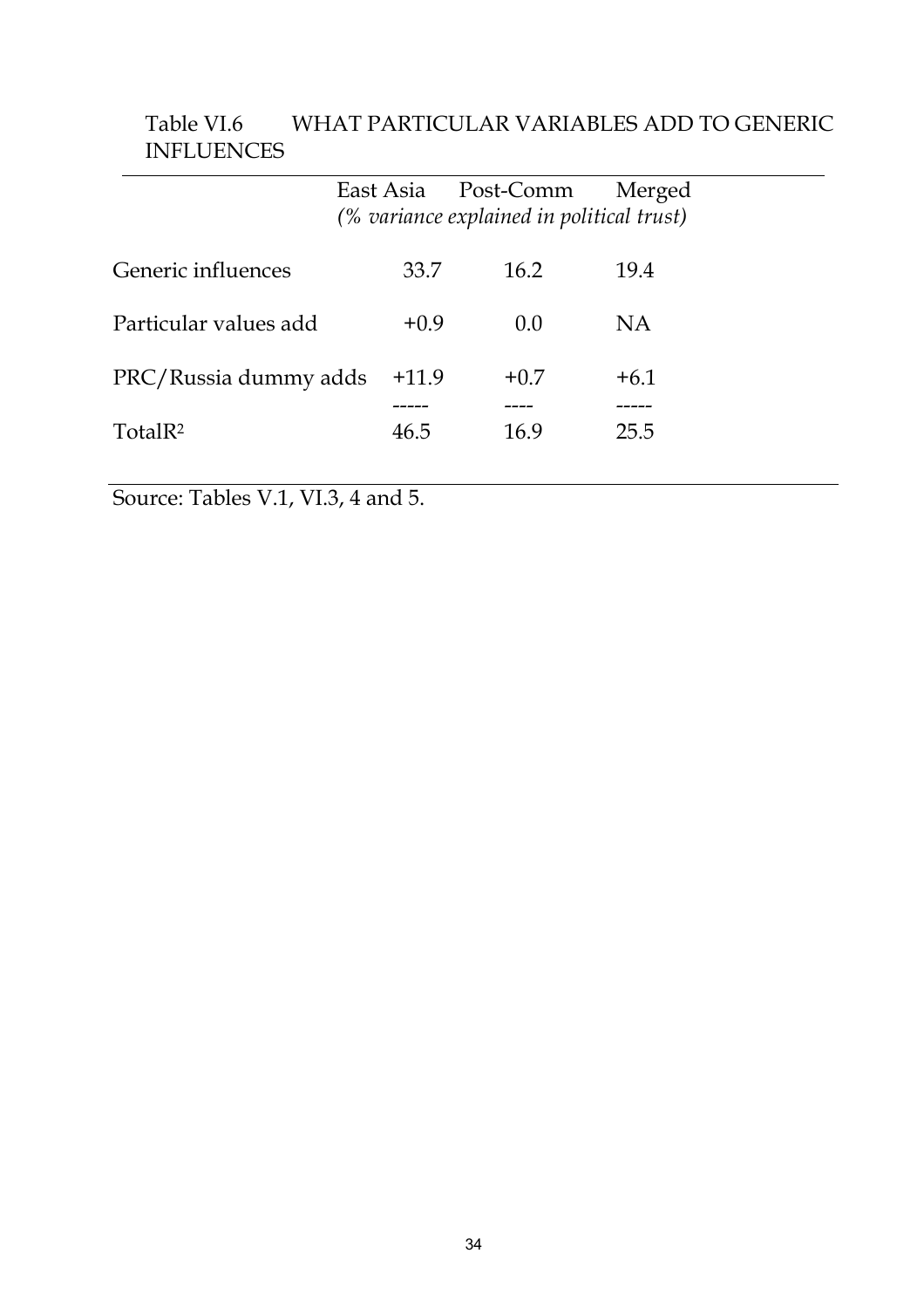| $\sum_{i=1}^{k} \sum_{j=1}^{k} \sum_{j=1}^{k} \sum_{j=1}^{k} \sum_{j=1}^{k} \sum_{j=1}^{k} \sum_{j=1}^{k} \sum_{j=1}^{k} \sum_{j=1}^{k} \sum_{j=1}^{k} \sum_{j=1}^{k} \sum_{j=1}^{k} \sum_{j=1}^{k} \sum_{j=1}^{k} \sum_{j=1}^{k} \sum_{j=1}^{k} \sum_{j=1}^{k} \sum_{j=1}^{k} \sum_{j=1}^{k} \sum_{j=1}^{k} \sum_{j=1}^{k} \sum_{j=1}^{k}$ |                |                      |                  |              |
|---------------------------------------------------------------------------------------------------------------------------------------------------------------------------------------------------------------------------------------------------------------------------------------------------------------------------------------------|----------------|----------------------|------------------|--------------|
|                                                                                                                                                                                                                                                                                                                                             | Minimum        | Maximum              | Mean             | Std. Dev.    |
| Trust in 5 political institutions: factor score                                                                                                                                                                                                                                                                                             | $-3.03$        | 4.45                 | $-0.04$          | 1.08         |
| Sex                                                                                                                                                                                                                                                                                                                                         | 1 Male         | 2 Female             | 1.52             | 0.50         |
| Age                                                                                                                                                                                                                                                                                                                                         | $\frac{18}{2}$ | 95                   | 44.82            | 16.62        |
| Education                                                                                                                                                                                                                                                                                                                                   | 1 Element.     | 4 Univ.              | 2.32             | 1.05         |
| Religious attendance                                                                                                                                                                                                                                                                                                                        | $0$ Never      | 5 > once/week        | 2.54             | 2.00         |
| Married or cohabiting                                                                                                                                                                                                                                                                                                                       | 0 <sub>N</sub> | $1$ Yes              | 0.60             | 0.49         |
| National economy today <sup>1</sup>                                                                                                                                                                                                                                                                                                         | $-100$ worst   | 100 best             | $-9.94$          | 54.14        |
| National economy in 5 years <sup>2</sup>                                                                                                                                                                                                                                                                                                    | $-100$ worst   | 100 best             | 19.02            | 49.43        |
| Household economy in 5 years                                                                                                                                                                                                                                                                                                                | 1 Much worse   | 5 Much better        | 2.78             | 0.95         |
| Household economy today                                                                                                                                                                                                                                                                                                                     | 1 Very dissat  | 4 Very sat           | 2.31             | 0.71         |
| GDP per capita purchasing power adjusted                                                                                                                                                                                                                                                                                                    | 1610           | 26755                | .1556            | 6630         |
| Pro former political regime <sup>3</sup>                                                                                                                                                                                                                                                                                                    | 1 worst        | 10 best              | 5.47             | 2.88         |
| Pro current political regime <sup>4</sup>                                                                                                                                                                                                                                                                                                   | 1 worst        | 10 best              | 6.34             | 2.36         |
| Party identification <sup>5</sup>                                                                                                                                                                                                                                                                                                           | 0 <sub>N</sub> | $1\,{\rm Yes}$       | 0.64             | 0.48         |
| Individual sees governors as corrupt                                                                                                                                                                                                                                                                                                        | 1 Almost none  | 4 Almost all corrupt | 2.83             | 0.82         |
| Transparency International Corruption Index                                                                                                                                                                                                                                                                                                 | 2.3 Corrupt    | 8.2 Very honest      | 4.43             | 1.50         |
| Prefer dictator without elections                                                                                                                                                                                                                                                                                                           | 1 Disagree++   | $4$ Agree++          | 1.94             | 0.97<br>0.74 |
| Army should rule the country                                                                                                                                                                                                                                                                                                                | 1 Disagree++   | 4 Agree++            | 1.51             |              |
| Governors like head of family                                                                                                                                                                                                                                                                                                               | 1 Disagree++   | 4 Agree++            | 2.43             | 0.85         |
| Groups threaten harmony                                                                                                                                                                                                                                                                                                                     | 1 Disagree++   | 4 Agree++            | 2.70             | 0.86         |
| Uneducated people should have as much say                                                                                                                                                                                                                                                                                                   | 1 Disagree++   | $4$ Agree++          | 2.82             | 0.88         |
| Wives should obey their mothers-in-law                                                                                                                                                                                                                                                                                                      | Disagree++     | 4 Agree++            | 2.22             | 0.88         |
| Don't insist own opinion against co-workers'                                                                                                                                                                                                                                                                                                | 1 Disagree++   | 4 Agree++            | $2.67$<br>$2.66$ | 0.82         |
| Government should be in the hands of the best people                                                                                                                                                                                                                                                                                        | 1 Disagree++   | 4 Agree++            |                  | 1.06         |
| Prefer return to Communist regime                                                                                                                                                                                                                                                                                                           | Disagree++     | 4 Agree++            | $1.73\,$         | 0.94         |
| Russia                                                                                                                                                                                                                                                                                                                                      | 0 <sub>N</sub> | $1$ Yes              | 0.09             | 0.29         |
| People's Republic of China                                                                                                                                                                                                                                                                                                                  | 0 <sub>N</sub> | 1 Yes                | 0.12             | 0.33         |

Appendix. VARIABLES USED IN REGRESSION ANALYSIS Appendix. VARIABLES USED IN REGRESSION ANALYSIS